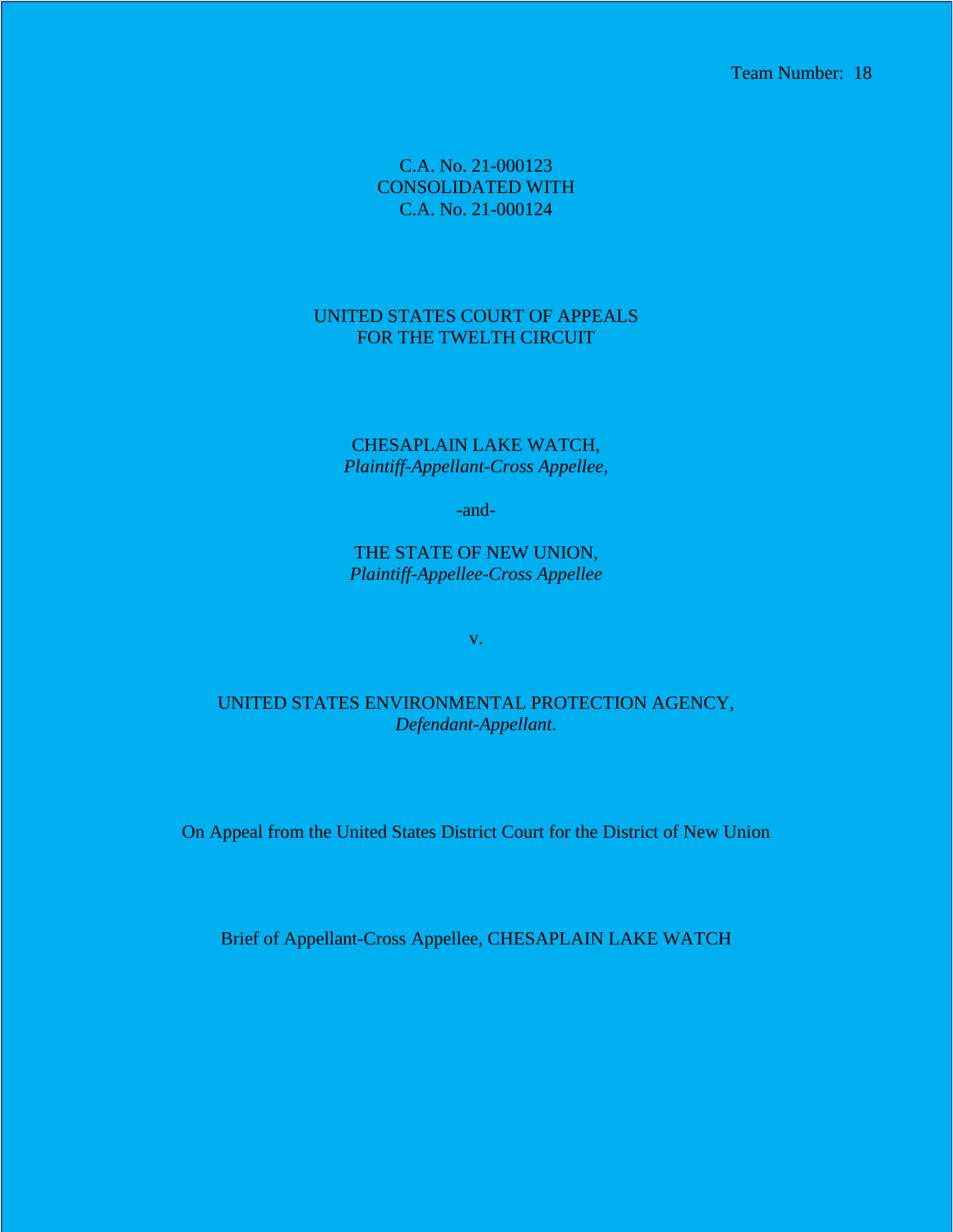# **TABLE OF CONTENTS**

| A.                                                                                                                                                                |
|-------------------------------------------------------------------------------------------------------------------------------------------------------------------|
| <b>B.</b>                                                                                                                                                         |
| $\mathcal{C}$ .                                                                                                                                                   |
|                                                                                                                                                                   |
|                                                                                                                                                                   |
|                                                                                                                                                                   |
| EPA'S ADOPTION OF ITS TMDL IS RIPE FOR REVIEW BECAUSE IT IS A FINAL<br>I.<br>AGENCY ACTION and to withold judicial review would cause hardship to the parties  15 |
| EPA's TMDL to regulate Lake Chesaplain is a "final agency action" that is judicially<br>А.                                                                        |
| EPA's adoption of the TMDL is an issue fit for judicial consideration because its<br><b>B.</b>                                                                    |
| Withholding review will cause hardship to the City of Chesaplain Mills and the<br>C.<br>surrounding area who are obligated to implement the EPA's TMDL 19         |
| EPA'S REJECTION OF THE NU TMDL ON THE GROUNDS THAT IT FAILED TO<br>II.<br>INCLUDE WASTELOAD AND LOAD ALLOCATIONS IS A VALID INTERPRETATION                        |
| The statutory language does not prohibit Wasteload (WLA) or Load allocations (LA)<br>Α.                                                                           |
| Congress's mootness on what is to be included in a TMDL does not mean that WLA<br><b>B.</b>                                                                       |
| EPA's requirement to include WLA and LA to a TMDL is a permissible construction<br>$\mathcal{C}$ .                                                                |
| COURT SHOULD AFFIRM LOWER COURT'S DECISION IN FAVOR OF CLW<br>III.<br>REQUIRING THAT TMDLS BE EXPRESSED IN DAILY TERMS RATHER THAN                                |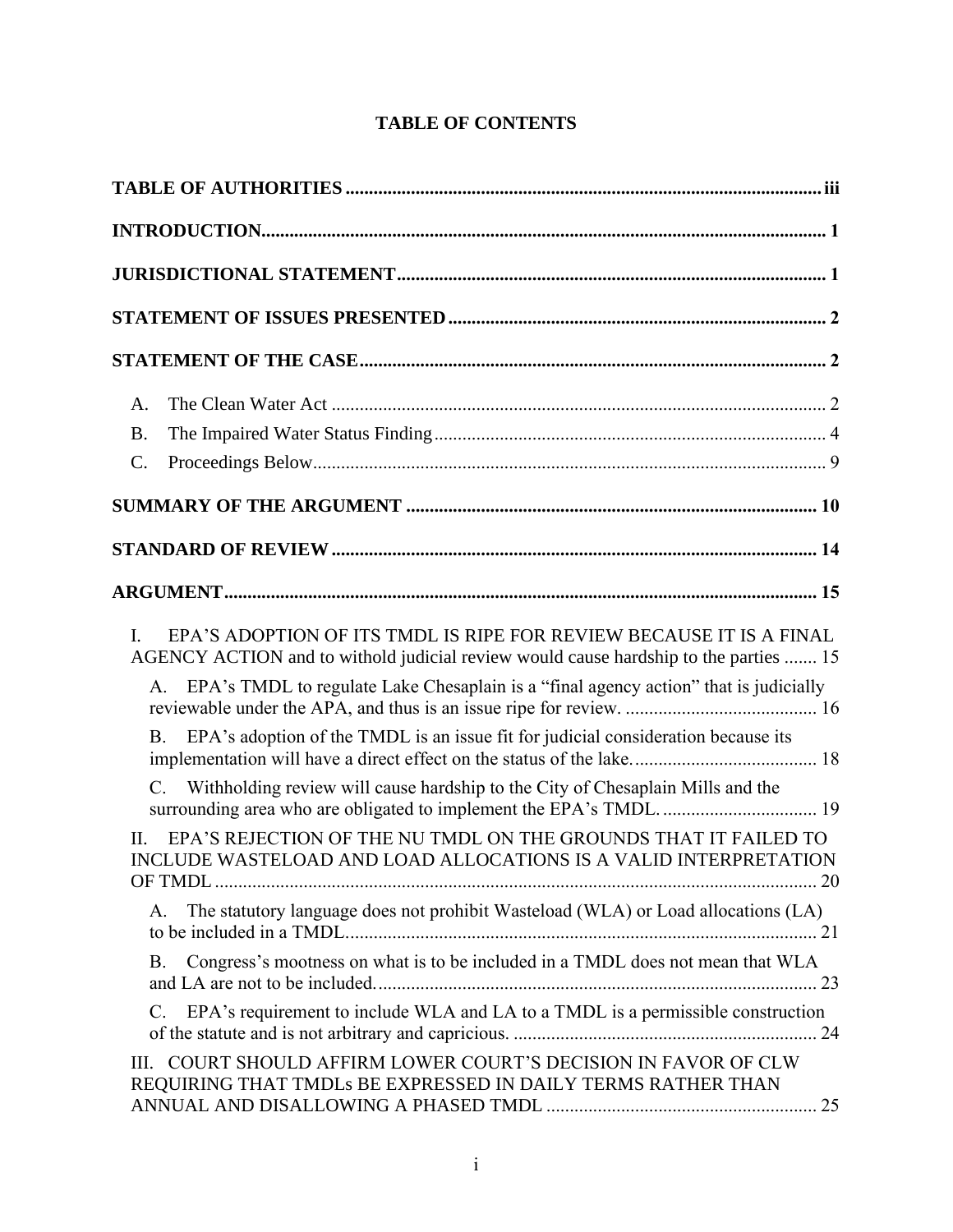| A. EPA Arbitrarily and Capriciously Approved and Established Annual and Seasonal                                                                                                        |
|-----------------------------------------------------------------------------------------------------------------------------------------------------------------------------------------|
| EPA Has Not Adopted a TMDL at the Level Necessary to Assure Achieve of Water<br>B.                                                                                                      |
| IV. BY LACKING ANY REASONABLE ASSURANCES FOR NONPOINT BMP<br>CREDITS, EPA'S ADOPTION OF A LESSER STRINGENT PHOSPHORUS REDUCTION<br>IN POINT SOURCES AMOUNTS TO ARBITRARY AND CAPRICIOUS |
| A. EPA establishing a TMDL and constituent BMPs is promulgated through notice-and-                                                                                                      |
| B. EPA is authorized and compelled to utilize a reasonable assurance standard by statute                                                                                                |
| 35                                                                                                                                                                                      |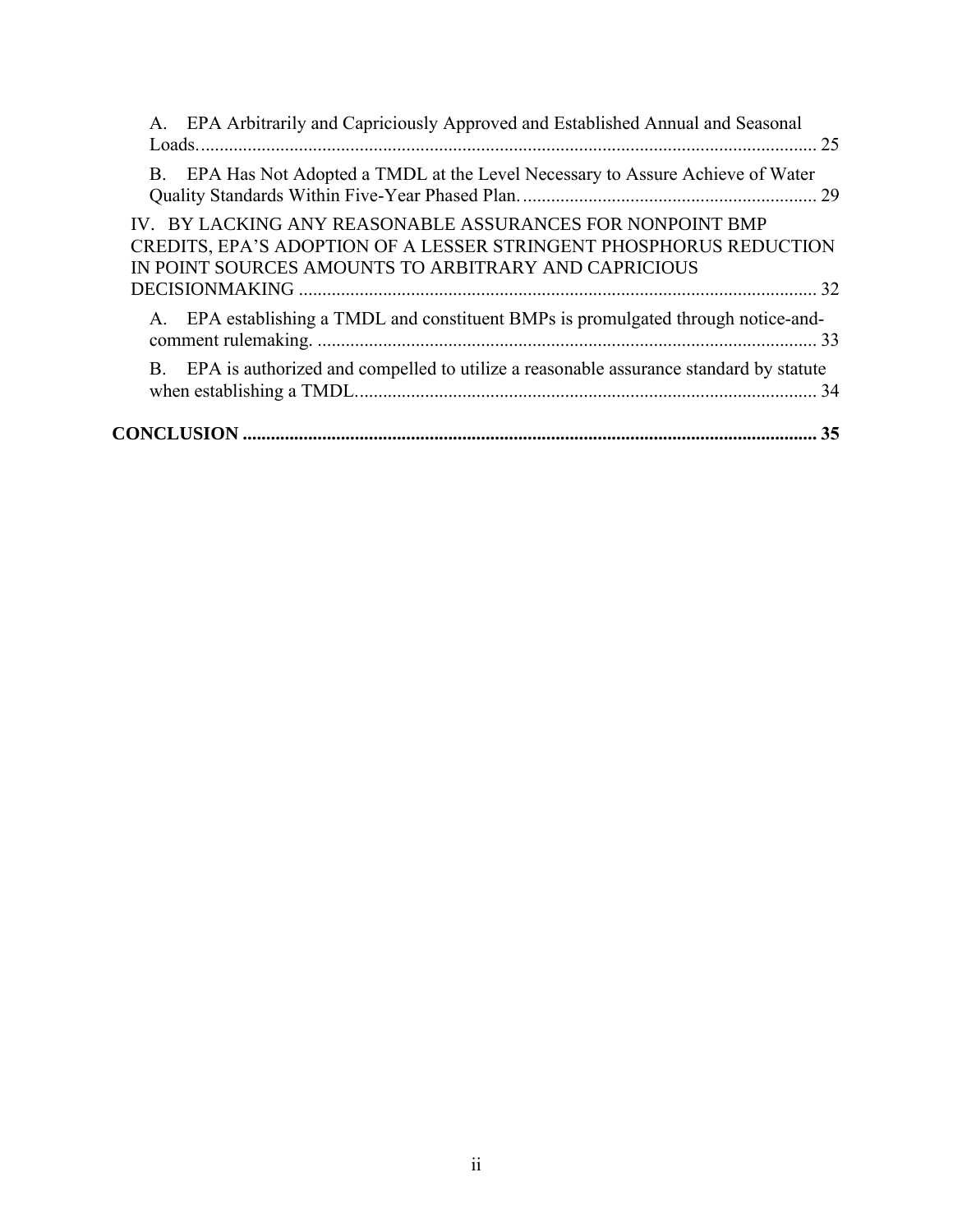# **TABLE OF AUTHORITIES**

#### <span id="page-3-0"></span>**Cases**

| Assn. of Data Processing Service Orgs. v. Board of Governors, 745 F.2d 677, 683-84 (D.C. Circ.  |
|-------------------------------------------------------------------------------------------------|
|                                                                                                 |
| Abbott Labs v. Gardner, 387 U.S. 136, 87 S. Ct. 1507, 18 L. Ed. 2d 681 (1967) 11, 15, 16, 20    |
|                                                                                                 |
|                                                                                                 |
|                                                                                                 |
|                                                                                                 |
|                                                                                                 |
|                                                                                                 |
|                                                                                                 |
|                                                                                                 |
|                                                                                                 |
|                                                                                                 |
|                                                                                                 |
|                                                                                                 |
| Cajun Electric Power Cooperative v. FERC, 924 F.2d 1132, 1136 (D.C. Cir. 1991) 14               |
|                                                                                                 |
|                                                                                                 |
| Chevron, USA v. NRDC, 467 U.S. 837, 843 n.9 (1984)  12, 14, 21, 23, 24, 26                      |
| Citizens to Preserve Overton Park, Inc. v. Volpe, 401 U.S. 402, 416 (1971)  14                  |
| City of Arcadia v. U.S. Envtl. Prot. Agency, 265 F. Supp. 2d 1142, 1149 (N.D. Cal. 2003) 19, 20 |
|                                                                                                 |
| Columbia Broadcasting System v. United States, 316 U.S. 407, 62 S.Ct. 1194, 86 L.Ed. 1563 19    |
|                                                                                                 |
|                                                                                                 |
| Environmental Defense Fund v. Costle, 657 F.2d 275 (D.C. Cir. 1981) 4, 14, 31                   |
| Fox Television Stations v. FCC, 280 F.3d 1027, 1050-51, 1052 (D.C. Cir. 2002) 13,15, 32         |
|                                                                                                 |
| Friends of the Earth Inc. v. Laidlaw Env't Servs. Inc., 528 U.S. 167 (2000) 10                  |
| Idaho Sportsmen's Coalition v. Browner, 951 F.Supp. 962 (W.D.Wash.1996)  20                     |
|                                                                                                 |
|                                                                                                 |
|                                                                                                 |
| Motor Vehicle Mfrs. Assn. v. State Farm Mut. Auto In. Co., 463 U.S. 29, 43 (1983) 13, 15, 32    |
|                                                                                                 |
| Nat'l Cable & Telecomms. Ass'n, Inc. v. Gulf Power Co., 534 U.S. 327, 122 S.Ct. 782, 151        |
| Nat'l Ass'n of Home Builders v. U.S. Army Corps of Engineers, 417 F.3d 1272 (D.C. Cir.          |
|                                                                                                 |
| Natural Resources Defense Council, Inc. v. Fox, 30 F. Supp. 2d 369 (S.D. N.Y. 1998) 17          |
| Nunam Kitlutsisti v. Arco Alaska, Inc., 592 F.Supp. 832, 842–44 (D.Alaska 1984) 13, 31          |
|                                                                                                 |
|                                                                                                 |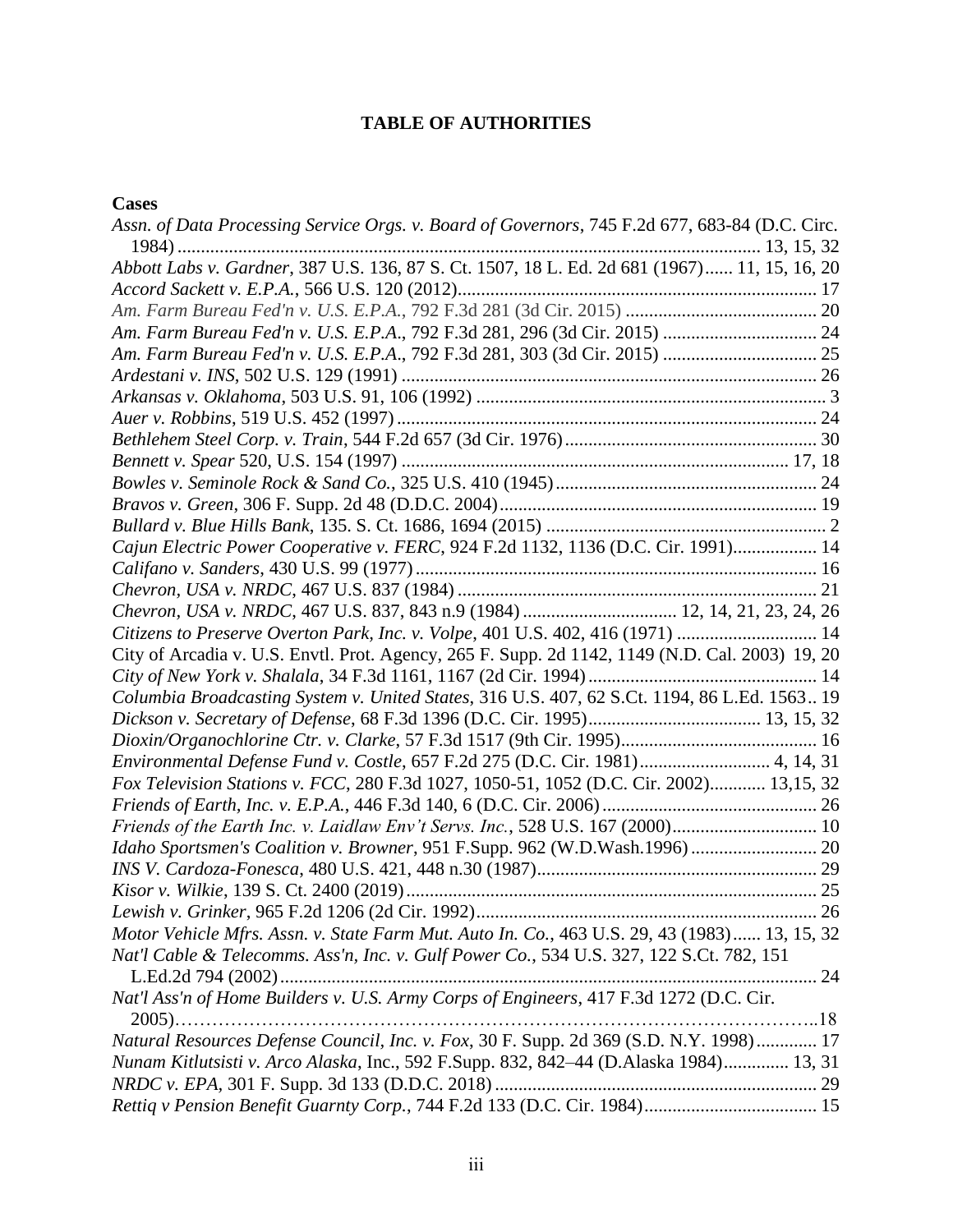| State Water Control Board v. Train, 424 F.Supp. 146 (E.D.Va.1976), aff'd, 559 F.2d 921 (4th    |  |
|------------------------------------------------------------------------------------------------|--|
|                                                                                                |  |
| Student Public Interest Research Group v. Fritzsche, 579 F.Supp. 1528, 1536 (D.N.J.1984) 13,31 |  |
|                                                                                                |  |
|                                                                                                |  |
|                                                                                                |  |
|                                                                                                |  |
| <b>Statutes</b>                                                                                |  |
|                                                                                                |  |
|                                                                                                |  |
|                                                                                                |  |
|                                                                                                |  |
|                                                                                                |  |
|                                                                                                |  |
|                                                                                                |  |
|                                                                                                |  |
|                                                                                                |  |
|                                                                                                |  |
|                                                                                                |  |
|                                                                                                |  |
|                                                                                                |  |
|                                                                                                |  |
|                                                                                                |  |
|                                                                                                |  |
|                                                                                                |  |
|                                                                                                |  |
|                                                                                                |  |
|                                                                                                |  |
|                                                                                                |  |
|                                                                                                |  |
|                                                                                                |  |
|                                                                                                |  |
|                                                                                                |  |
|                                                                                                |  |
|                                                                                                |  |
|                                                                                                |  |
|                                                                                                |  |
|                                                                                                |  |
|                                                                                                |  |
|                                                                                                |  |
|                                                                                                |  |
|                                                                                                |  |
|                                                                                                |  |
|                                                                                                |  |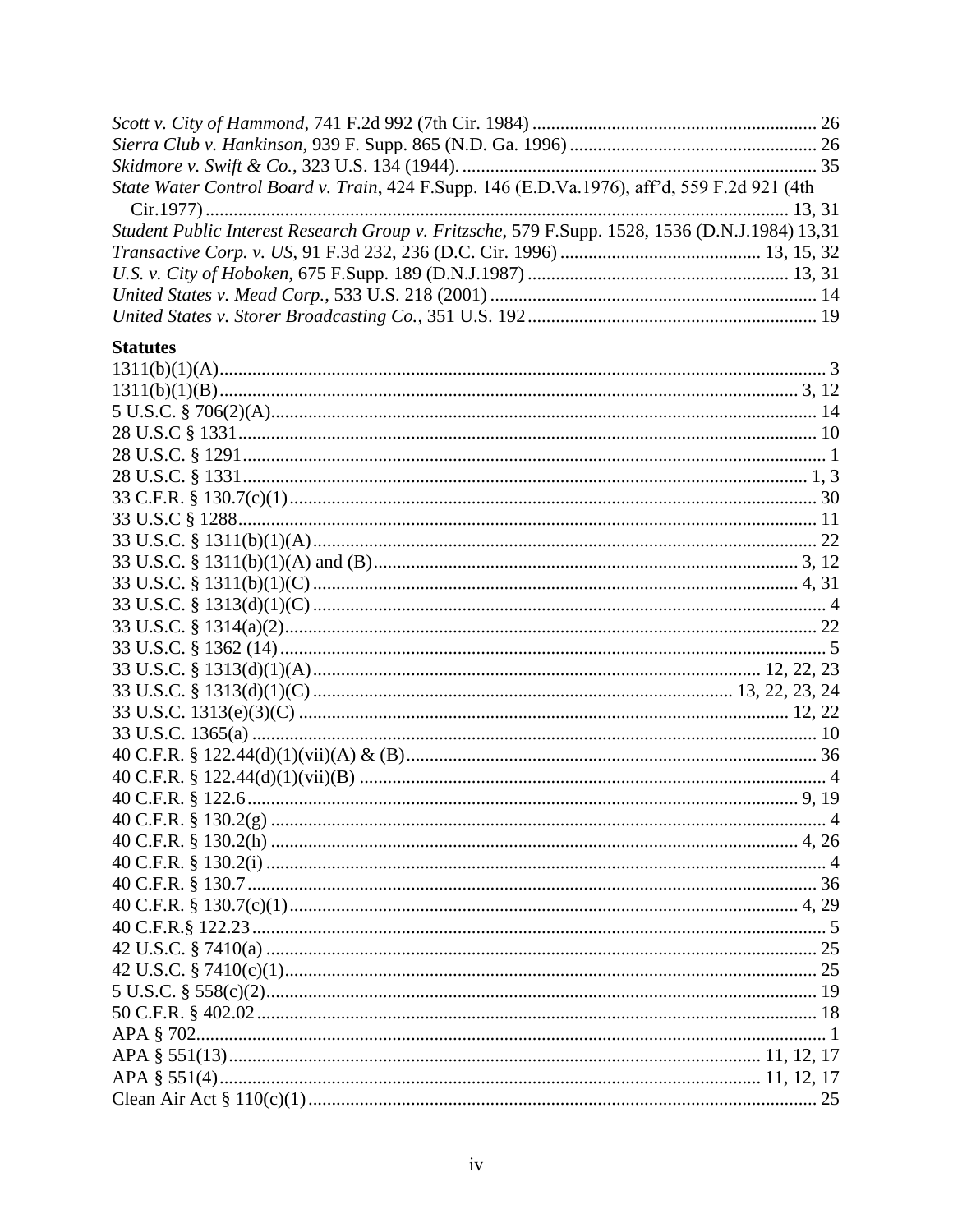| 18                                              |  |
|-------------------------------------------------|--|
|                                                 |  |
|                                                 |  |
|                                                 |  |
|                                                 |  |
| <b>Rules</b>                                    |  |
|                                                 |  |
|                                                 |  |
|                                                 |  |
|                                                 |  |
|                                                 |  |
|                                                 |  |
|                                                 |  |
|                                                 |  |
|                                                 |  |
|                                                 |  |
|                                                 |  |
|                                                 |  |
|                                                 |  |
|                                                 |  |
|                                                 |  |
|                                                 |  |
| $Oth$ <sub>on</sub> $\Lambda$ without $\Lambda$ |  |

# **Other Authorities**

|--|--|--|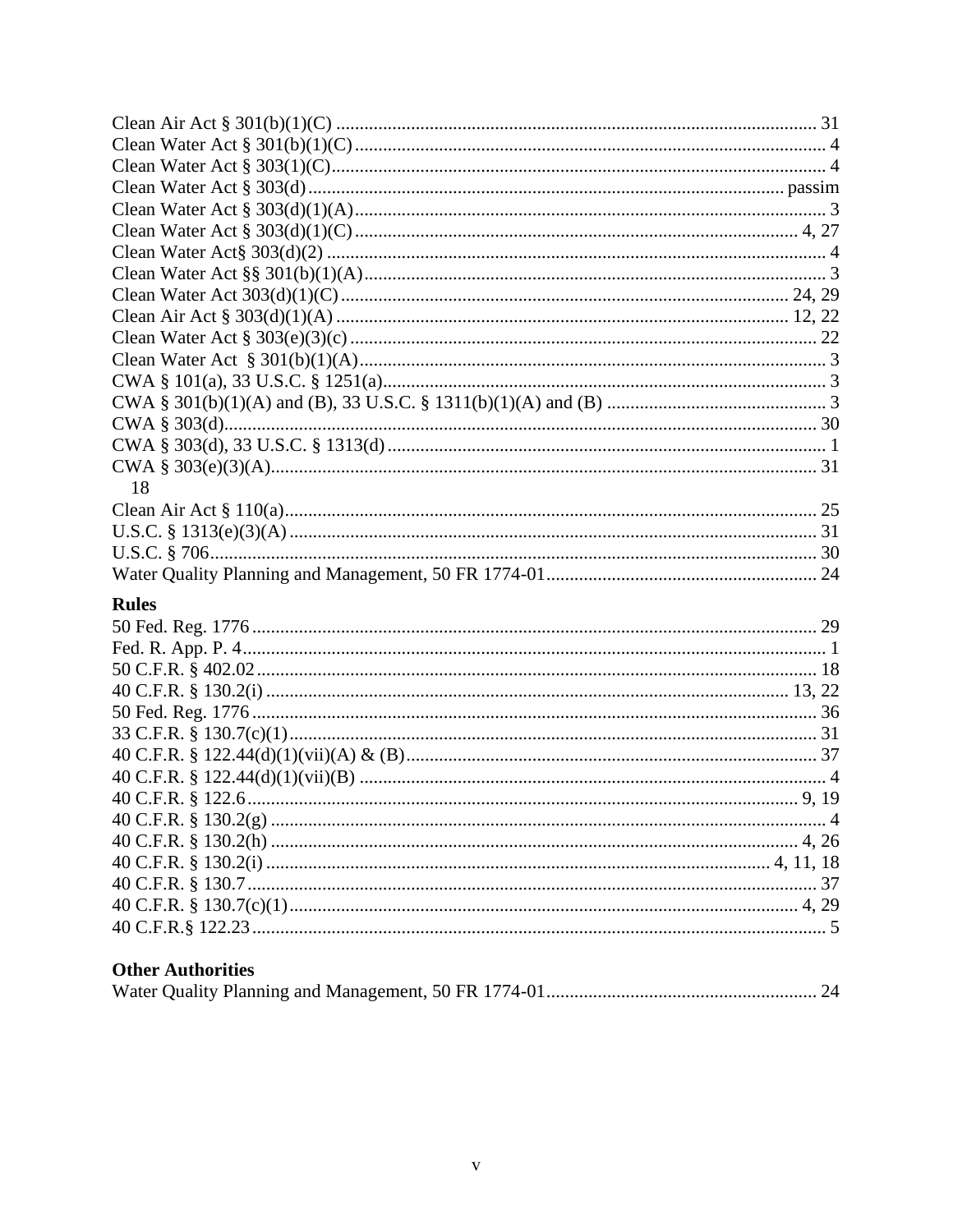#### **INTRODUCTION**

<span id="page-6-0"></span>This case arises out of the United States Environmental Protection Agency's (EPA) failure to fulfill the requirements of the Clean Water Act (CWA) and Administrative Procedure Act (APA) in adopting its own phosphorous Total Maximum Daily Load (TMDL) for Lake Chesaplain. Specifically, Chesaplain Lake Watch (CLW) seeks review of: the District Court's determination that (1) EPA's interpretation of TMDL violates the Clean Water Act § 303(d), 33 U.S.C. § 1313(d) by including wasteload allocations (WLAs) and load allocations (LAs); and (2) that EPA's credit for nonpoint pollution reductions be achieved through implementation of best management practices (BMPs) to make point source pollution reductions less stringent was not arbitrary or capricious or an abuse of discretion based on the record before EPA.

#### **JURISDICTIONAL STATEMENT**

<span id="page-6-1"></span>CLW appeals from an Opinion and Order granting partial summary judgment for defendant EPA and intervenor the State of New Union (NU), entered August 15, 2021, by the honorable Judge Remus in the United States District Court for the District of New Union, consolidated cases nos. 66-CV-2020 and 73-CV-2020. The district court had jurisdiction to review the Administration's action under the judicial review provisions of the Administrative Procedure Act, APA § 702 and under 28 U.S.C. § 1331. CLW, EPA, and NU all filed timely Notices of Appeal pursuant to Fed. R. App. P. 4.

The United States Court of Appeals for the Twelfth Circuit has jurisdiction over this appeal under 28 U.S.C. § 1291, which provides that "the court of appeals shall have jurisdiction of appeals from all final decisions of the district courts of the United States." An order granting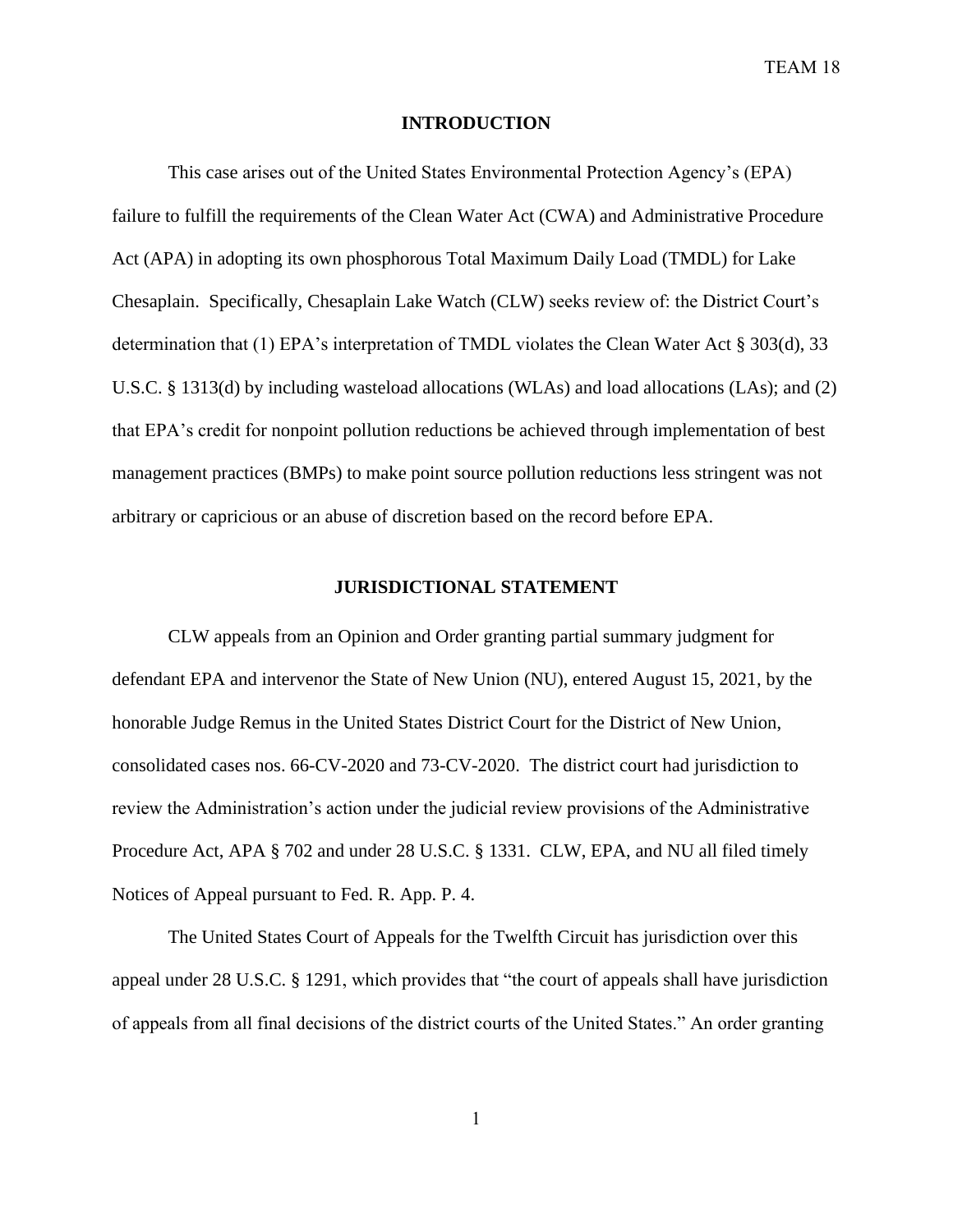<span id="page-7-0"></span>summary judgment is a final decision, and thus appealable. *Bullard v. Blue Hills Bank*, 135. S. Ct. 1686, 1694 (2015).

#### **STATEMENT OF ISSUES PRESENTED**

- I. Is the EPA's disapproval of NU's Chesaplain Watershed phosphorous TMDL and adoption of its own TMDL and implementation plan for the Lake Chesaplain watershed ripe for judicial review?
- II. Is the EPA's disapproval of NU's Chesaplain Watershed phosphorous TMDL on the grounds that the TMDL failed to include wasteload allocations and load allocations contrary to law and an incorrect interpretation of the term "total maximum daily load" in CWA  $\S 303(d)$ ?
- III. Is the EPA's adopted TMDL for the Lake Chesaplain Watershed violative of CWA § 303(d) requirements for a valid TMDL because its annual pollution loading reduction is to be phased in over five years?
- IV. Is the EPA's adoption of reducing the stringency for point source wasteload allocations based on credits for anticipated Best Management Practices (BMP) pollution reductions arbitrary and capricious or an abuse of discretion due to the lack of assurance of BMP implementation?

#### **STATEMENT OF THE CASE**

#### <span id="page-7-2"></span><span id="page-7-1"></span>**A. The Clean Water Act**

The Clean Water Act (CWA) was enacted by Congress with the core objective to "restore and maintain the chemical, physical, and biological integrity of the Nation's waters." CWA § 101(a), 33 U.S.C. § 1251(a). To achieve that objective, Congress declared as a "national goal"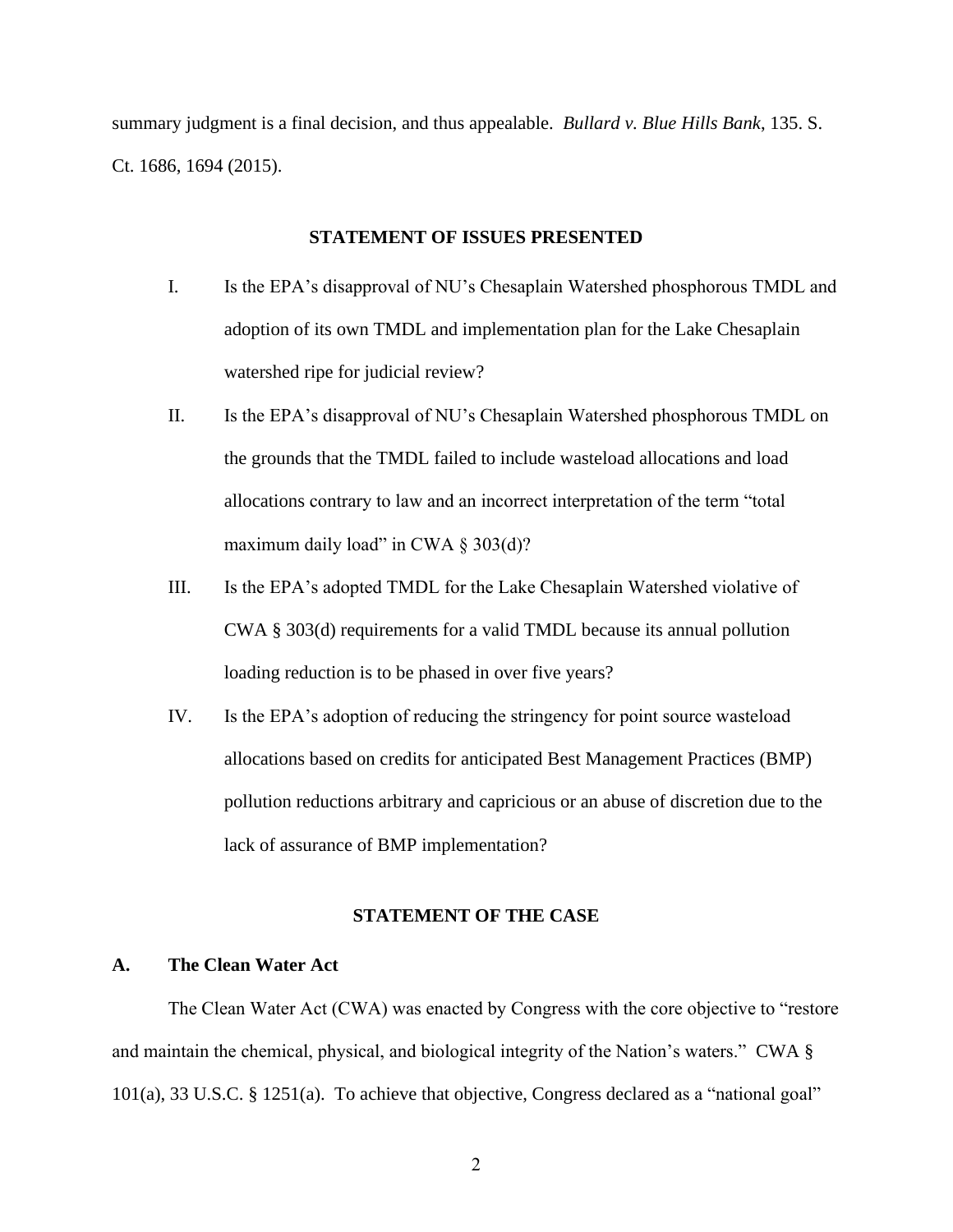that "the discharge of pollutants into the navigable waters be eliminated by 1985," and that "water quality which provides for the protection and propagation of fish, shellfish, and wildlife and provides for recreation in and on the water be achieved by July 1, 1983." CWA  $\S$  101(a)(1) and (2).

In furtherance of these goals, the Act required *inter alia* that point sources—including any "pipe," "conduit," or other "discernible, confined and discrete conveyance"—meet technology-based effluent limitations. Clean Water Act  $\S 301(b)(1)(A)$  and (B), 33 U.S.C. § 1311(b)(1)(A) and (B). However, recognizing that this approach by itself would not produce clean water, the Act also required each state to have in place EPA-approved water quality standards sufficient to "protect the public health or welfare, enhance the quality of water and serve the purposes of this chapter." CWA  $\S 303(c)(2)(A)$ , 33 U.S.C.  $\S 1303(c)(2)(A)$ .

The achievement of water quality standards is one of the Act's "central objectives." *Arkansas v. Oklahoma*, 503 U.S. 91, 106 (1992). To provide for such achievement, "[e]ach State shall identify those waters within its boundaries for which the effluent limitations required by section  $1311(b)(1)(A)$  and section  $1311(b)(1)(B)$  of this title [Clean Water Act §§ 301(b)(1)(A) and  $301(b)(1)(B)$  are not stringent enough to implement any water quality standard applicable to such waters." Clean Water Act  $\S 303(d)(1)(A)$ . For the waters thus identified, States must establish "the total maximum daily load. . . at a level necessary to implement the applicable water quality standards with season variations and a margin of safety which takes into account any lack of knowledge concerning the relationship between effluent limitations and water quality." Clean Water Act  $\S 303(d)(1)(C)$ . The Act provides for EPA approval or disapproval of state TMDLs, as well as for establishment of federal TMDLs. Clean Water Act§ 303(d)(2).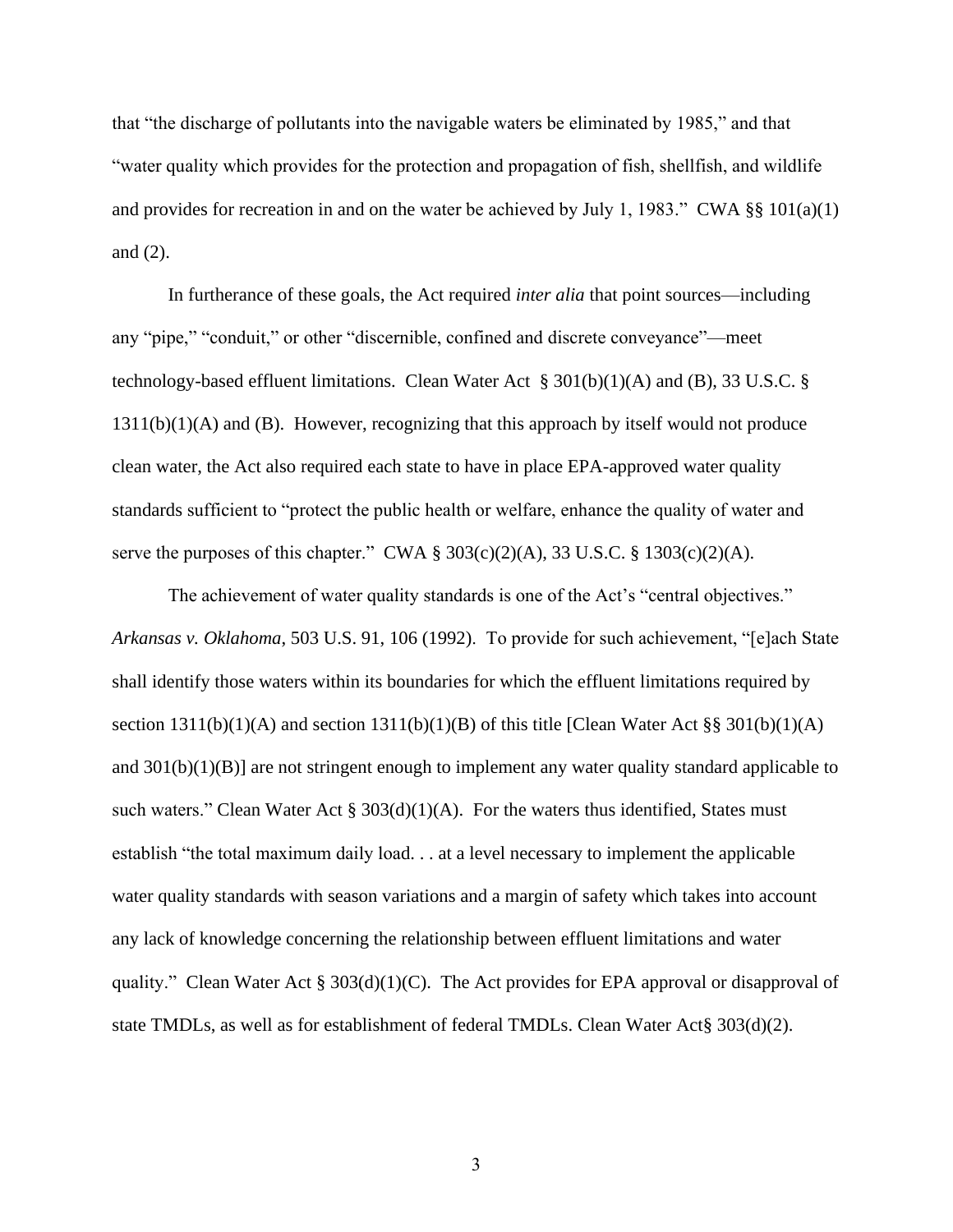TMDLs are implemented *inter alia* through point source discharge permits, which must be consistent with the TMDL. Clean Water Act  $\S 301(b)(1)(C)$ , 33 U.S.C.  $\S 1311(b)(1)(C)$ (requiring achievement of "any more stringent limitation, including those necessary to meet water quality standards, treatment standards, or schedules of compliance, established pursuant to any State law or regulations (under authority preserved by section 1370 of this title) or any other Federal law or regulation, or required to implement any applicable water quality standards established pursuant to this chapter"). *See also* 40 C.F.R. § 122.44(d)(1)(vii)(B); *Environmental Defense Fund v. Costle*, 657 F.2d 275, 294 (D.C. Cir. 1981). A TMDL must include the sum of (1) allowable pollution from each existing or future point sources (called wasteoad allocations (WLAs)), 40 C.F.R. § 130.2(h); (2) allowable pollution from nonpoint and natural background sources, if any (called load allocations (LAs)), *id*. § 130.2(g); and a margin of safety which takes into account any lack of knowledge concerning the relationship between pollution controls and water quality, The Clean Water Act § 303(d)(1)(C), 33 U.S.C. § 1313(d)(1)(C); 40 C.F.R. § 130.7(c)(1). 40 C.F.R. § 130.2(i).

#### <span id="page-9-0"></span>**B. The Impaired Water Status Finding**

Lake Chesaplain is a once-beautiful fifty-five mile-long, five-mile wide natural lake located within the lush Chesaplain National Forest and the twenty-mile long shorefront of Chesaplain State Park, filled with hiking trails, boat ramps, a public beach, and a campground, perfect for a myriad of recreational activities. The east side of Lake Chesaplain predominantly features sprawling agricultural lands, and several lakefront vacation communities. Lake Chesaplain flows into the Chesaplain River, which crosses state boundaries.

Only thirty years ago, Lake Chesaplain enjoyed excellent water quality. Its pristine waters attracted recreational boaters and fishers across the mid-north region of this country. The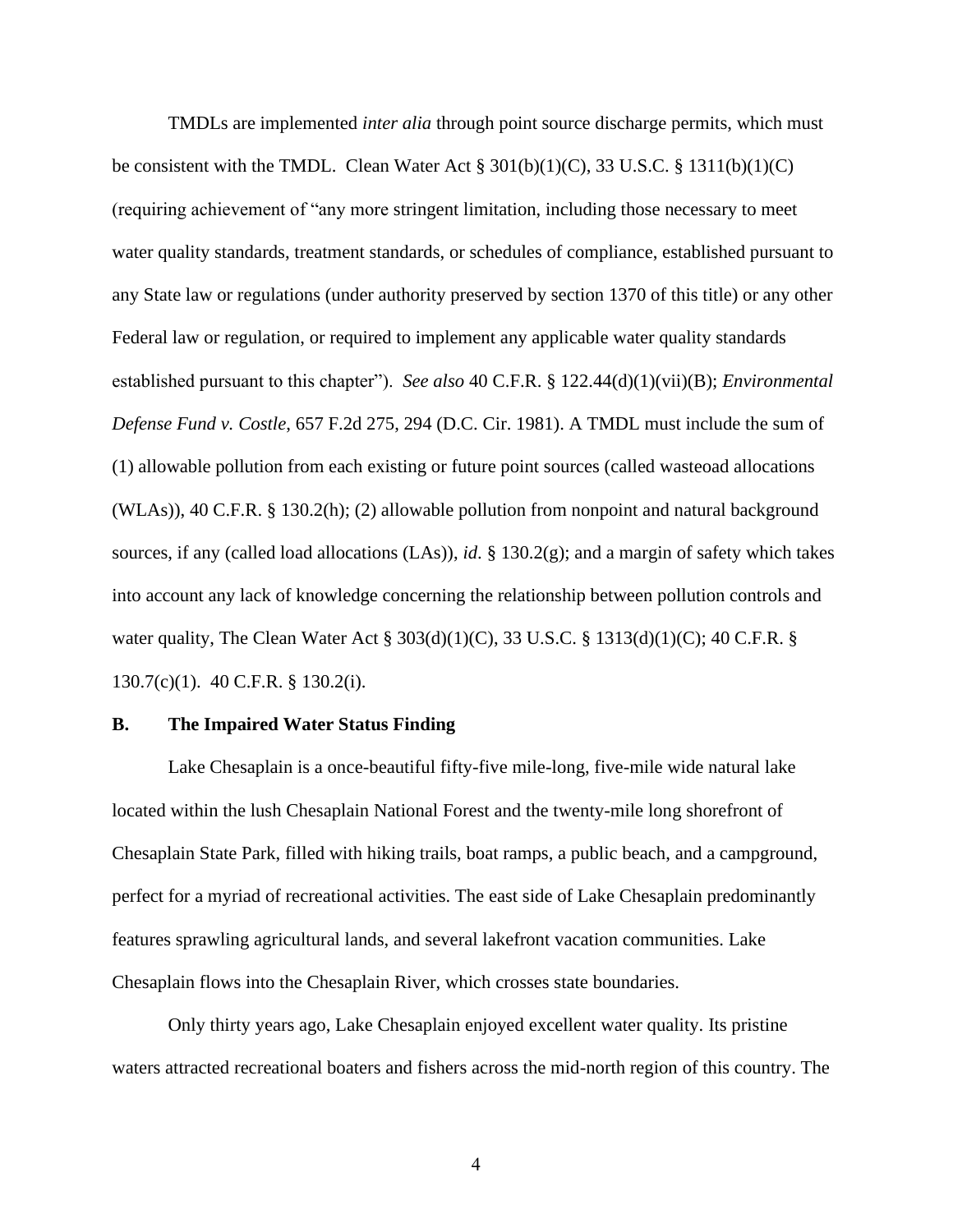stunning natural landscape also attracted vacation communities on the east shore of the lake. However, starting in the 1990's, Lake Chesaplain began experience pressure from various economic developments suffocating the lake's natural vitality.

Over the following decade, the upstream Union River watershed would come to be the site for a total of ten large-scale hog production facilities, also known as concentrated animal feeding operations (CAFOs). Additionally, a large-scale slaughterhouse, outputting greater than fifty million pounds per year, was built in Chesaplain Mills to service the CAFOs. Concurrently, the recreational attractions of Lake Chesaplain drew a market boom for second home construction, replete with corresponding septic tanks, on and near the eastern lake shore. The destruction of these caustic new developments was further exacerbated by the Chesaplain Mills publicly owned sewage treatment plant (STP), which discharges directly into Lake Chesaplain.

The slaughterhouse has a Clean Water Act National Pollutant Discharge Elimination System (NPDES) permit issued by NU which allows the slaughterhouse to discharge directly into the Union River, immediately upstream of Lake Chesaplain. The STP discharges directly into Lake Chesaplain and is regulated by a Clean Water Act point source permit. The hog CAFOs, meanwhile, are not subject to Clean Water Act permits or regulations, because although the CAFOs are included in the definition of a "point source" under the Clean Water Act, 33 U.S.C. § 1362 (14), they are nevertheless considered to be "non-discharging" CAGO exempt from permitting requirements under the EPA regulatory definition of CAFOs. 40 C.F.R.§ 122.23. NU has sole discretion in regulating and permitting the hog CAFOs under NU statute providing for New Union Agricultural Commission review and approval of site-specific nutrient management plans for the application of liquid manure wastes to fields.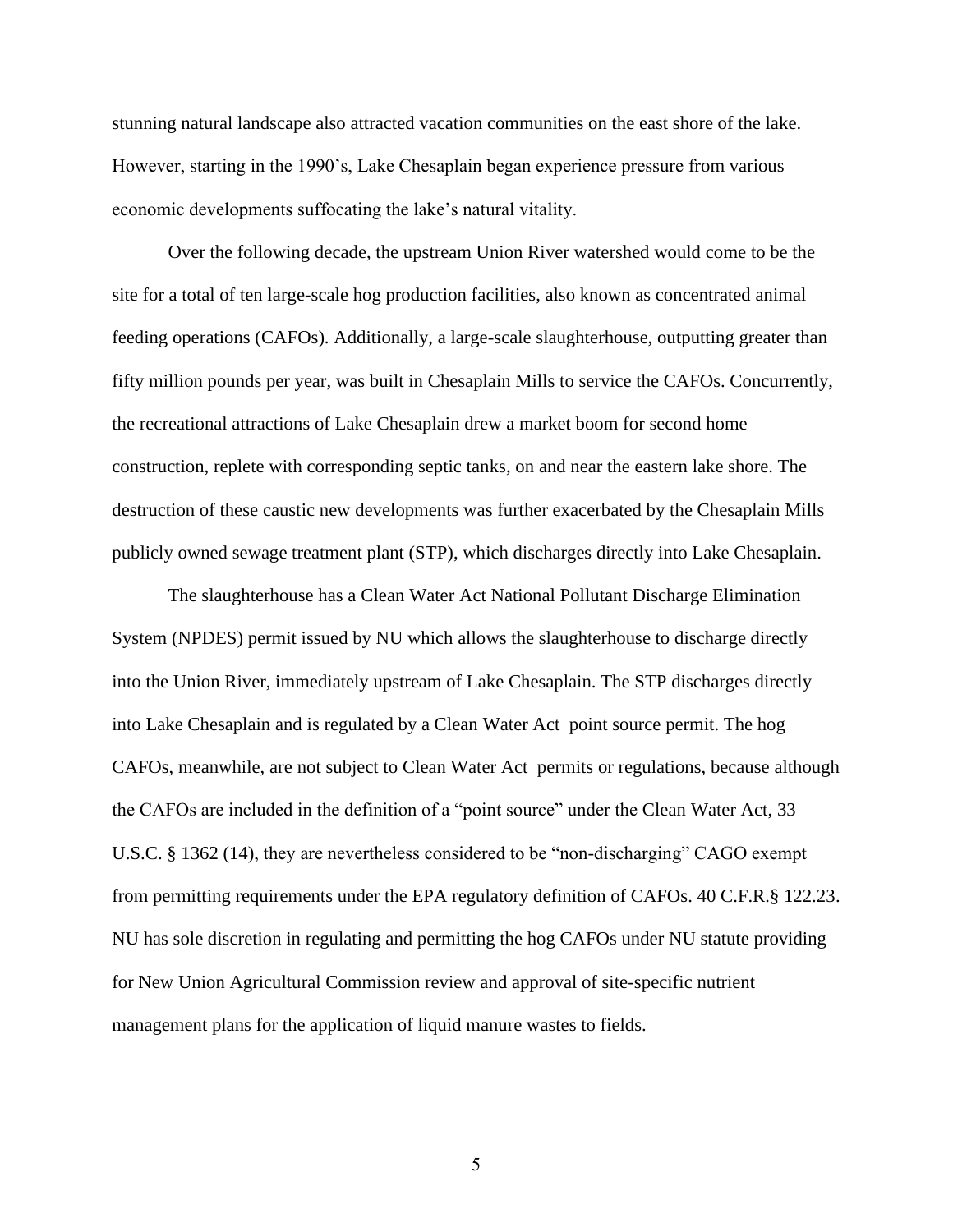Since introducing these large-scale polluters to Lake Chesaplain and the surrounding environment, the Lake Chesaplain's previously crystal waters have visibly declined; abundant with mats of algae which exudes offensive odors and created a decline in fish productivity. Even the swimming beach at Chesaplain State Park has become unsuitable for the very act of swimming. Further, the property values for the surrounding vacation home communities has plummeted in addition to the revenues from fishing and boating trips.

Despite the debilitating quality of Lake Chesaplain, the lake is designated as Class AA, pursuant to the NU WQS, which is the classification reserved only for the highest quality waters of the state. This highest quality Class AA water standard is dedicated to uses such as drinking water source, primary contact recreation (swimming), and fish propagation and survival. To combat the declining water quality, NU created a Lake Chesaplain Study Commission in 2008 (the Chesaplain Commission), which issued a report in August 2012 (the 2012 Chesaplain Report), stating that the Commission determined that Lake Chesaplain was suffering from eutrophication, the ecological process by which a lake becomes less biologically productive due to an excess in algae growth. This overgrowth of algae not only detracts from the lake's natural beauty, but also creates objectionable odors, decreased water clarity, and a decrease in dissolved oxygen (DO) levels, dipping below the necessary level for a healthy fishery. Summer DO levels were three milligrams per liter (mg/l), well below the five mg/l DO standard designated for class AA waters by NU.

The algae growth responsible for this havoc was determined to be the result of excessive amounts of the nutrient phosphorus in the water body. The commission determined that the maximum phosphorus levels for a healthy lake ecosystem would be 0.014 mg/l throughout the lake; however, the results from testing Lake Chesaplain varied from 0.020 to 0.034 mg/l,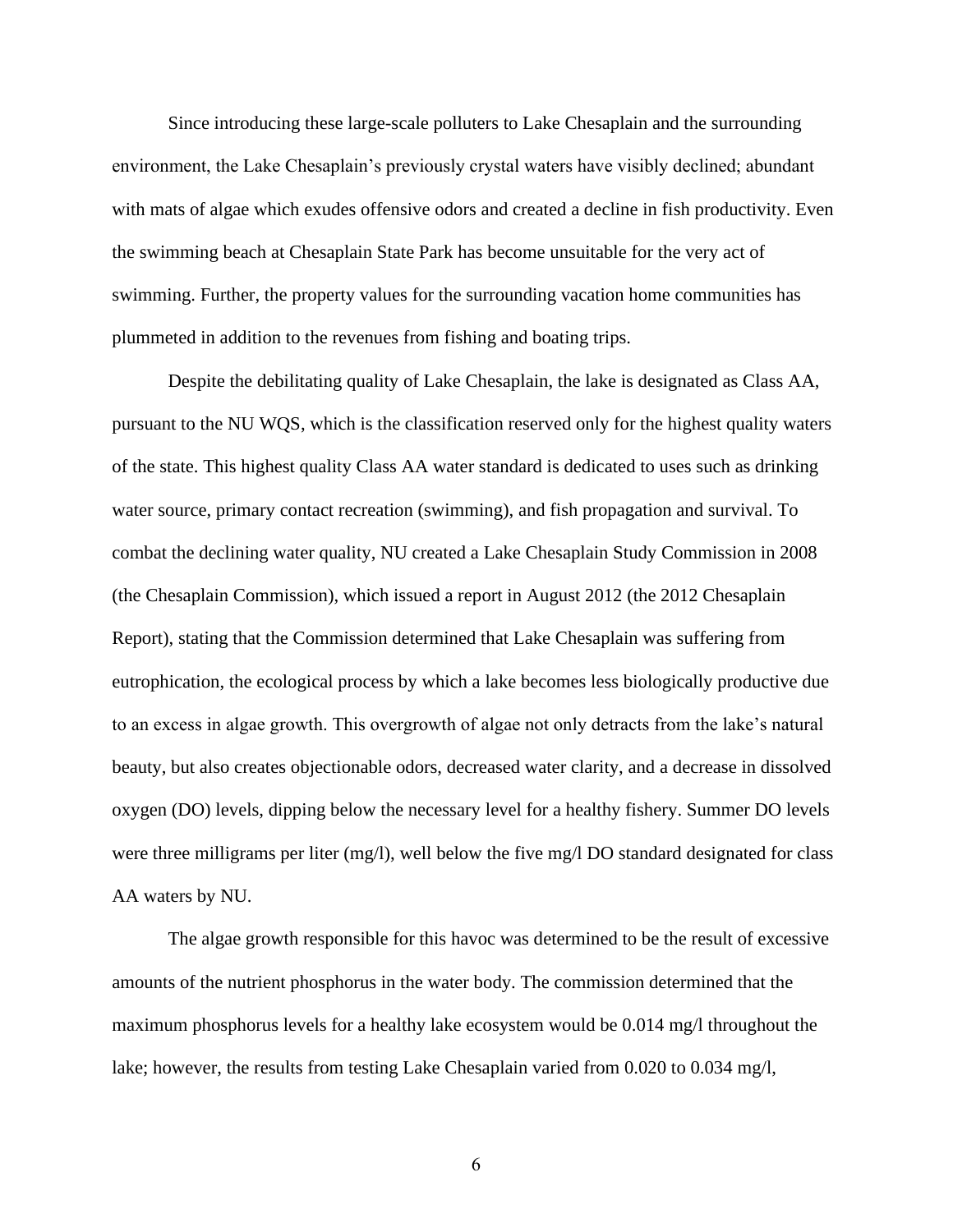reaching more than double the maximum level. In addition to the phosphorus violations, the commission also identified violations of the state's water quality standards for odor and water clarity.

In the 2014 triennial WQS review, the New Union Division of Fisheries and Environmental Control (DOFEC) adopted a water quality criterion for Class AA waters of 0.014 mg/l. Further, due to the violations for DO, odors, and water clarity, DOFEC (as the designated NU agency) submitted to EPA, an impaired waters list to include Lake Chesaplain. DOFEC, however, did not submit a Total Maximum Daily Load (TMDL) for Lake Chesaplain with its list of impaired waters—despite this requirement failure, EPA, seemingly arbitrarily, did not object to the § 303 submission. In response, CLW submitted a notice letter on both NU and EPA in 2015, threatening to sue based on the failure of both agencies to establish a TMDL for Lake Chesaplain, as is required for an impaired water. CLW agreed not to take further action so long as a TMDL was established for Lake Chesaplain.

Together, DOFEC and the Chesaplain Commission calculated the maximum phosphorus loadings necessary to achieve the 0.014 phosphorus standard and identified the existing sources of phosphorous inputs. The maximum loading amount was calculated at 120 metric tons (mt) annually, whereas the loadings as of 2015 were calculated at totaling 180 metric tons (mt), well above the maximum. The breakdown is as follows:

Point Sources:

| Chesaplain Mills TP          | 23.4 |
|------------------------------|------|
| Chesaplain Slaughterhouse    | 38.5 |
|                              |      |
| <b>Nonpoint Sources:</b>     |      |
|                              |      |
| <b>CAFO Manure Spreading</b> | 54.9 |
| Other agricultural sources:  | 19.3 |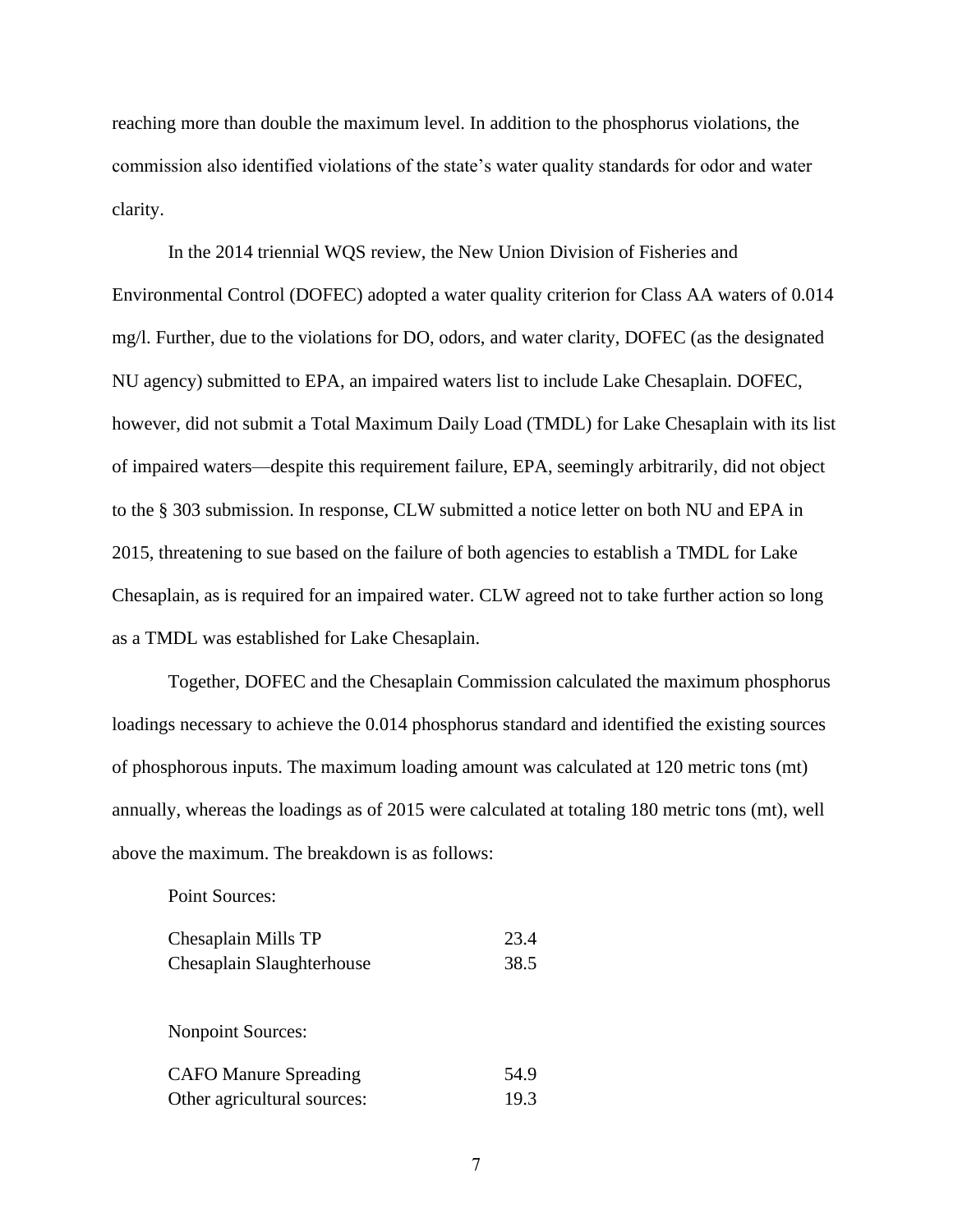| Septic tank inputs |       | 11.6              |
|--------------------|-------|-------------------|
| Natural sources    |       | 32.3              |
|                    | Total | 180 <sub>mt</sub> |

In October 2017, DOFEC announced proposal to implement the TMDL through an equal five-year phased reduction in phosphorus discharges by point and nonpoint sources, alike. The phasing was intended to start with a 7% reduction the first year, 14% the second, 21% the third, 28% the fourth, and a 35% by the fifth year. Point sources were to be regulated as permit limits and nonpoint source reductions were proposed to be achieved through a series of BMP programs with the intention of encouraging the hog CAFOs and other agricultural sources to reduce discharges.

DOFEC's proposal was met with intense controversy, chiefly among the objections were the hog CAFOs, residential lakefront homeowners, the slaughterhouse, and Chesaplain Mills. CLW opposed the plan, stating that it objected to taking credits for nonpoint source reductions, arguing that the proposed BMPs were grossly insufficient to achieve the class AA WQS and that NU lacked the statutory authority to impose and enforce such BMPs regardless. CLW demanded a sixty-three mt annual reduction be achieved by requiring zero phosphorus discharges from the point sources. CLW further argued that a phased annual reduction was inconsistent with the CWA for a TMDL, which by statutory terms, should be a daily limit.

The hog CAFOs objected to the imposition of BMPs on their operations and argued to the DOFEC that EPA lacked the authority to require loading limits against nonpoint sources. Unfortunately, DOFEC conceded to the hog CAFOs position and in July of 2018, adopted a paltry TMDL consisting solely of a 120 mt annual maximum, without any wasteload allocations or load allocations. In response, the EPA rejected the July 2018 TMDL and adopted the original DOFEC TMDL proposal, which CLW contested. EPA called its combination of phased point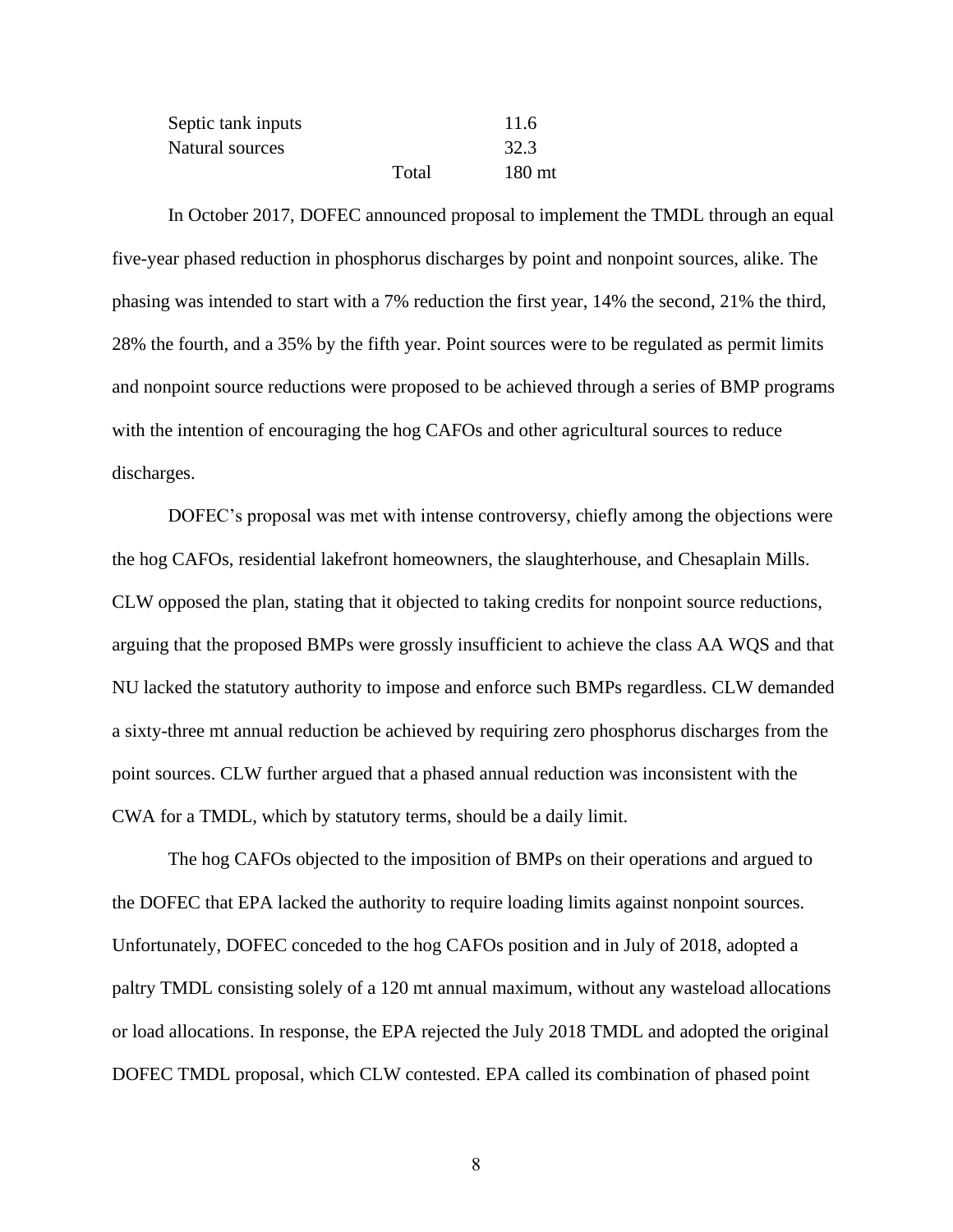source limits and unspecified BMP measures the "Chesaplain Watershed Implementation Plan" (CWIP).

Further, it is undisputed and relevant to this case to note that the NPDES permit for the slaughterhouse expired in November 2018 and has not been reissued. The NPDES permit for the Chesaplain Mills sewage treatment plant also expired in February of 2019. Both plants have continued to operate with expired permits with no agency objection. See 40 C.F.R. § 122.6, Accordingly, neither plant is currently subject to any limit on phosphorus discharges. DOFEC has proposed to modify their permits to reflect the updated 35% annual phosphorus loading reduction and both plants have sought hearings to buck this proposed requirement. Since EPA's adoption of the completely inadequate CWIP TMDL, NU has taken absolutely no steps to require phosphorus reduction BMPs by the nonpoint sources. Thus, Lake Chesaplain and the corresponding ecosystem continues to suffer at the hands of these unencumbered polluters.

### <span id="page-14-0"></span>**C. Proceedings Below**

In 2015, CLW properly served notice of its intention to sue EPA under the Clean Water Act's citizen suit provision, 33 U.S.C. 1365(a), for failure to act on its duty to regulate the pollution entering Lake Chesaplain by way establishing a TMDL. CLW agreed to refrain from filing suit so long as NU conducted a TMDL rulemaking proceeding. NU subsequently commenced a rulemaking proceeding. NU adopted a TMDL in 2018 which consisted of solely a 120 mt annual maximum. In July of 2018 EPA rejected Nu's proposed TMDL, then adopted the Agency's own TMDL in May of 2019.The following January, nearly a year followings EPA's adoption of a TMDL, NU filed an action to seek judicial review of EPA's rejection of its proposed TMDL. In February 2020 CLW filed an action, challenging the adoption of a TMDL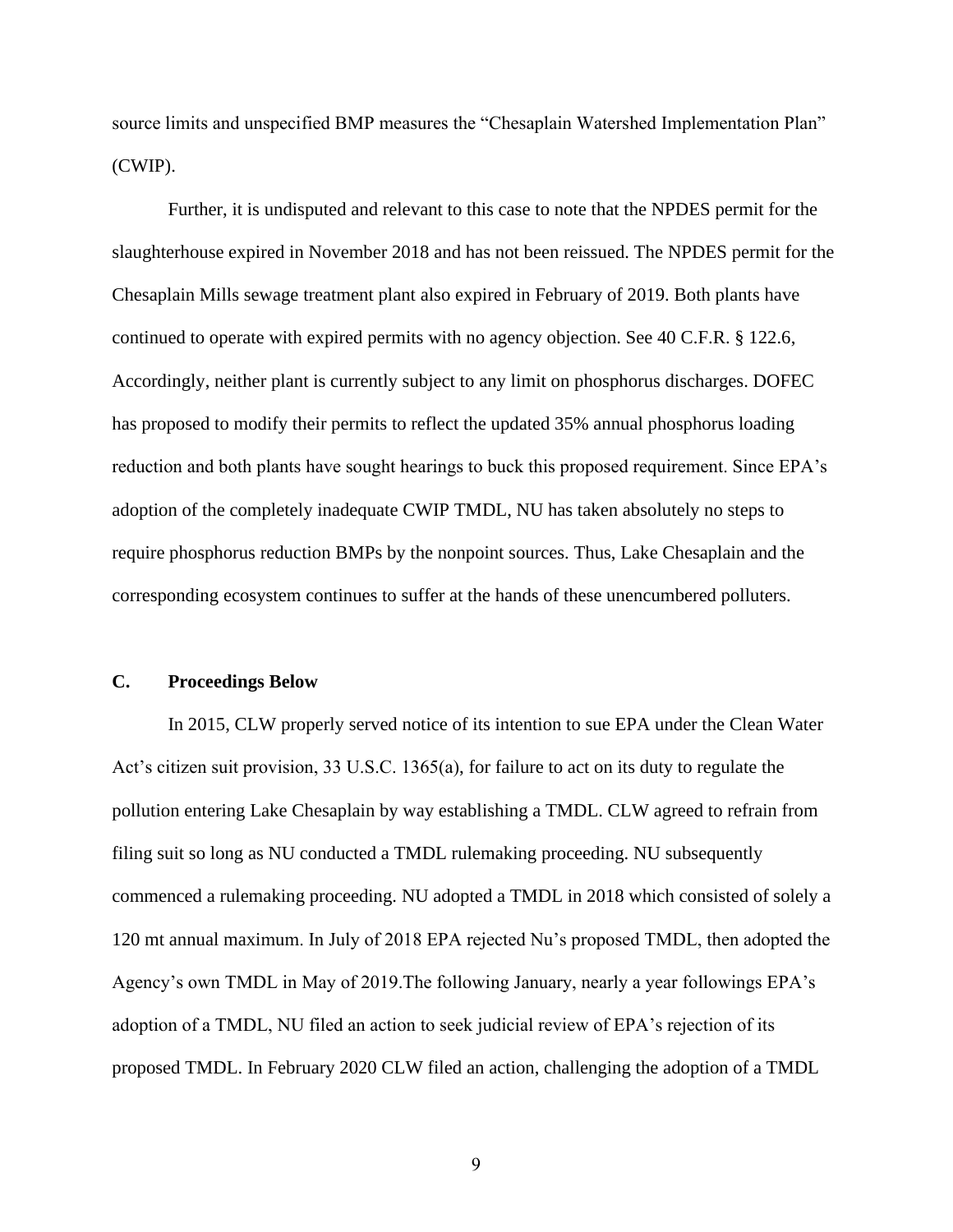which consisted of an annual loading limit to be phased in over a period of five years, while also challenging the WLA and LAs adopted in the adopted TMDL. Both actions were brought under the right to judicial review provision in APA § 702, claiming that the legal wrong the parties experienced was the Agency's action to adopt the TMDL. Further this court had jurisdiction to hear these issues under 28 U.S.C § 1331, wherein the legal matter in dispute is a civil action under the Constitution of the United States. On March  $22<sup>nd</sup>$ , 2020 this Court granted motions which consolidated the actions of NU and CLW. On the first of July 2020 the EPA lodged the administrative record with the Court.

To meet the requirements of standing under Article III of the Constitution, CLW submitted affidavits establishing that its membership included individuals who reside near Lake Chesaplain and use the lake for recreational purposes including, swimming, boating and fishing claiming that the pollution of the Lake disrupts these acts of recreation. The Court was satisfied that these affidavits showed the elements of injury in fact, causation, and redressability were met and thus standing was appropriate for CLW and its members. *See Friends of the Earth Inc. v. Laidlaw Env't Servs. Inc.*, 528 U.S. 167 (2000).

This Court was satisfied with NU's standing to challenge EPA's rejection of NU's Lake Chesaplain's TMDL. EPA's action requires that NU implement state issued NPDES permits as well as affecting NU's eligibility for federal water quality planning funds under 33 U.S.C § 1288. Thus, legal consequences flow such that NU will be affected from the rejection and subsequent adoption of the EPAs own TMDL. Both parties submitted motions for summary judgements.

<span id="page-15-0"></span>This appeal followed.

#### **SUMMARY OF THE ARGUMENT**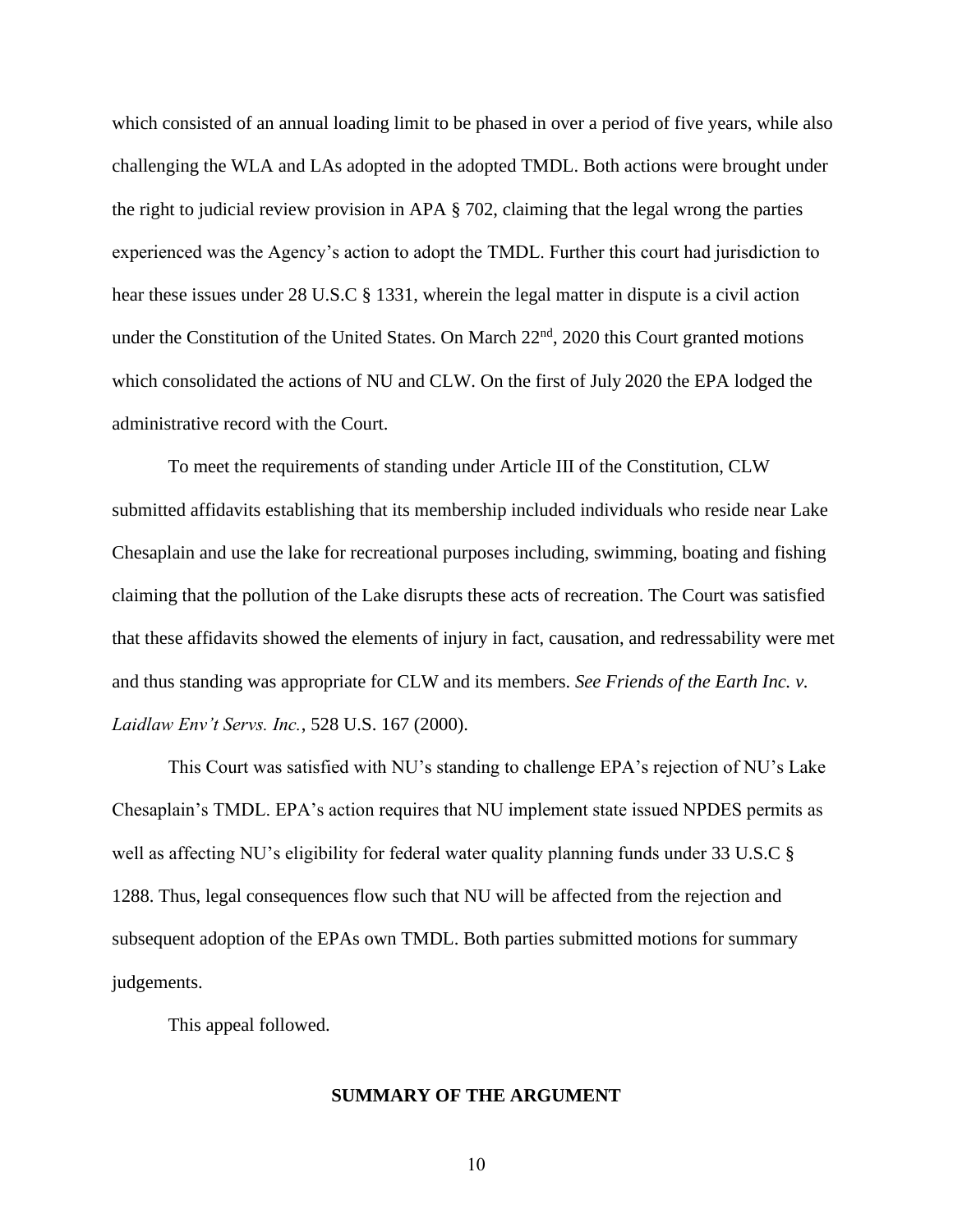The district court was correct in holding that the challenges to the Lake Chesaplain TMDL are ripe for judicial review because the adoption of a TMDL does not have any impact on the parties unless and until it is incorporated into specific permits or regulatory actions. The court was incorrect in finding for NU and vacating the definition of "total maximum daily load" in 40 C.F.R. § 130.2(i). The court, however, was correct in its determination that "daily" in "total daily maximum load" should be read in its plain meaning and finding that the EPA may not grant a five-year extension to NU for a deadline that has long-since passed, in favor of CLW. The court was incorrect in its decision for EPA, finding that the agency's decision to suggest nonpoint source BMPs as an offset to point source reductions is not arbitrary and capricious.

The adoption of a TMDL is an issue fit for judicial review because it is a final agency action, and final agency actions are fit for judicial review pursuant to APA §§ 551(4) and (13). *See also*, *Abbott Labs v. Gardner*, 387 U.S. 136, 139 87 S. Ct. 1507, 18 L. Ed. 2d 681 (1967). The APA defines an "agency action" to "include the whole or a part of an agency rule, order, license, sanction, relief, or equivalent or denial thereof, or failure to act," and defines "rule" as an "agency statement of general or particular applicability and future effect designated to implement, interpret, or prescribe law or policy." APA §§ 551(4), (13). Here, EPA's rejection of Nu's proposed TMDL and adoption of its own TMDL falls squarely within the APA's definition of "rule" because a TMDL is an agency statement of "general or particular applicability" and further, create a future effect designated to implement CWA policies and is therefore, additionally, an agency action. Therefore, the district court was correct in holding that the challenges to Lake Chesaplain's TMDL are ripe for review.

EPA's decision to reject the NU TMDL due to its determination that the TMDL failed to include wasteload and load allocations was valid under the plain meaning of the CWA. The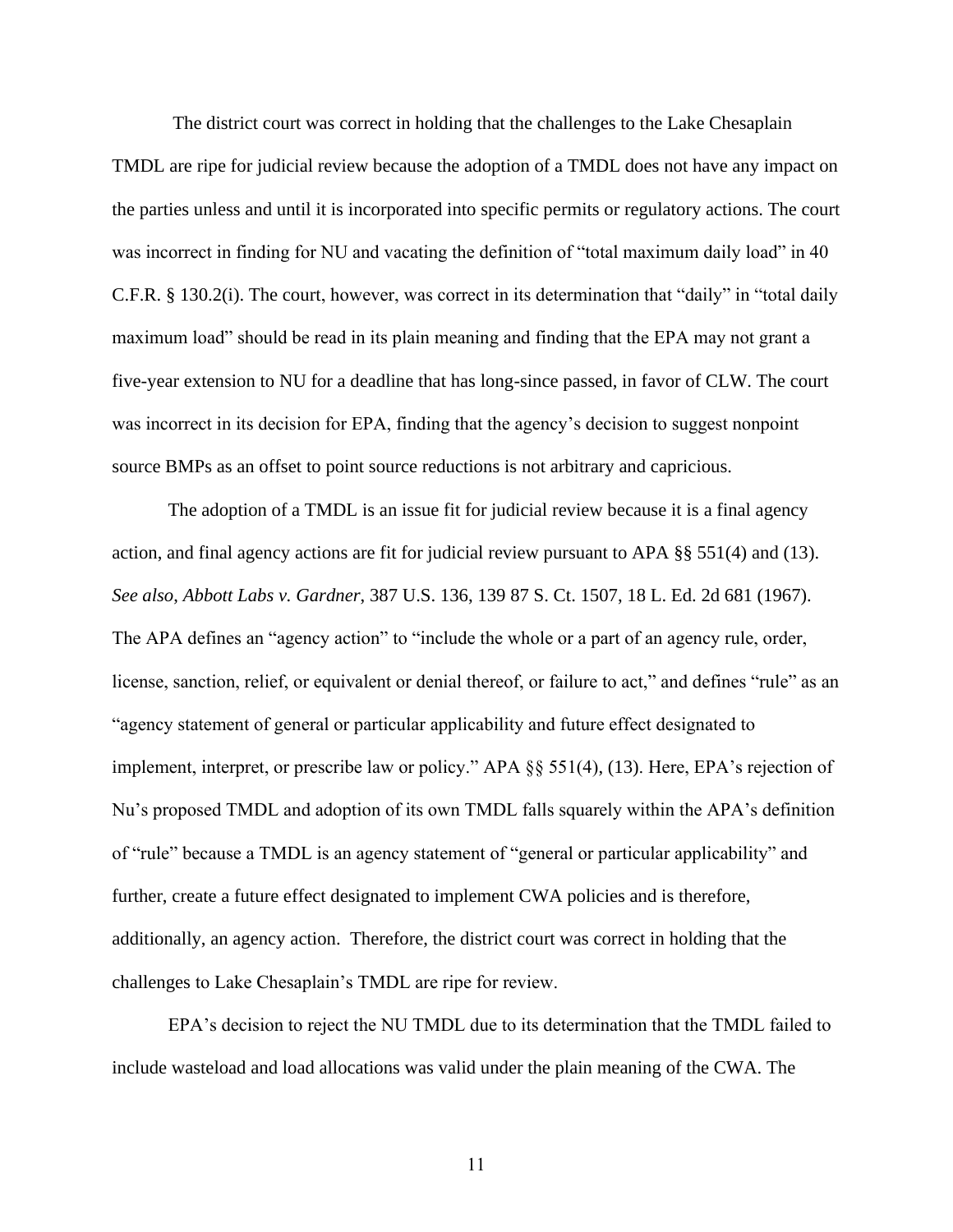statutory language of the CWA does not prohibit wasteload and load allocations in TMDLs. The CWA states that, "the Administrator shall approve any continuing planning process submitted to him under this section which will result in plans for all navigable waters within such State, which include, but are not limited to, the following: total maximum daily load for pollutants in accordance with subsection (d) of this section." The Clean Water Act § 303(e)(3)(c), 33 U.S.C. 1313(e)(3)(C). Further, the statute continues in stating "[e]ach state shall identify those waters within its boundaries for which the effluent limitations required by section  $1311(b)(1)(A)$  and section  $1311(b)(1)(B)$  of this title are not stringent enough to implement any water quality standard applicable to such waters." Clean Air Act  $\S 303(d)(1)(A)$ , 33 U.S.C.  $\S 1313(d)(1)(A)$ . The statute lacks any further explanation as to what is to be considered in a TMDL. Therefore, the EPA was valid in its determination to reject NU's TMDL on the basis that it failed to include wasteload and load allocations.

The district court was correct in requiring that TMDLs be expressed in daily terms as opposed to annual terms and in disallowing the EPA's phased TMDL pursuant to the Clean Water Act's clear and unambiguous language regarding TMDL expressions. Clean Water Act §  $303(d)(1)(C)$ ,  $33 U.S.C.$  §  $1313(d)(1)(C)$ . EPA, in allowing for a phased TMDL expressed in annual terms, was arbitrary and capricious, for it was in explicit opposition to the language of the statute and EPA offered no basis for its decision to allow for a TMDL so contrary to the CWA's statutory language. Under *Chevron* analysis, in rebutting accusations of an arbitrary and capricious agency action, the agency must provide reasonable basis for its decisions, which EPA has failed to provide here.

The district court was also correct by determining that the EPA may not grant a five-year extension for achievement of water quality standards when the statutory deadline has long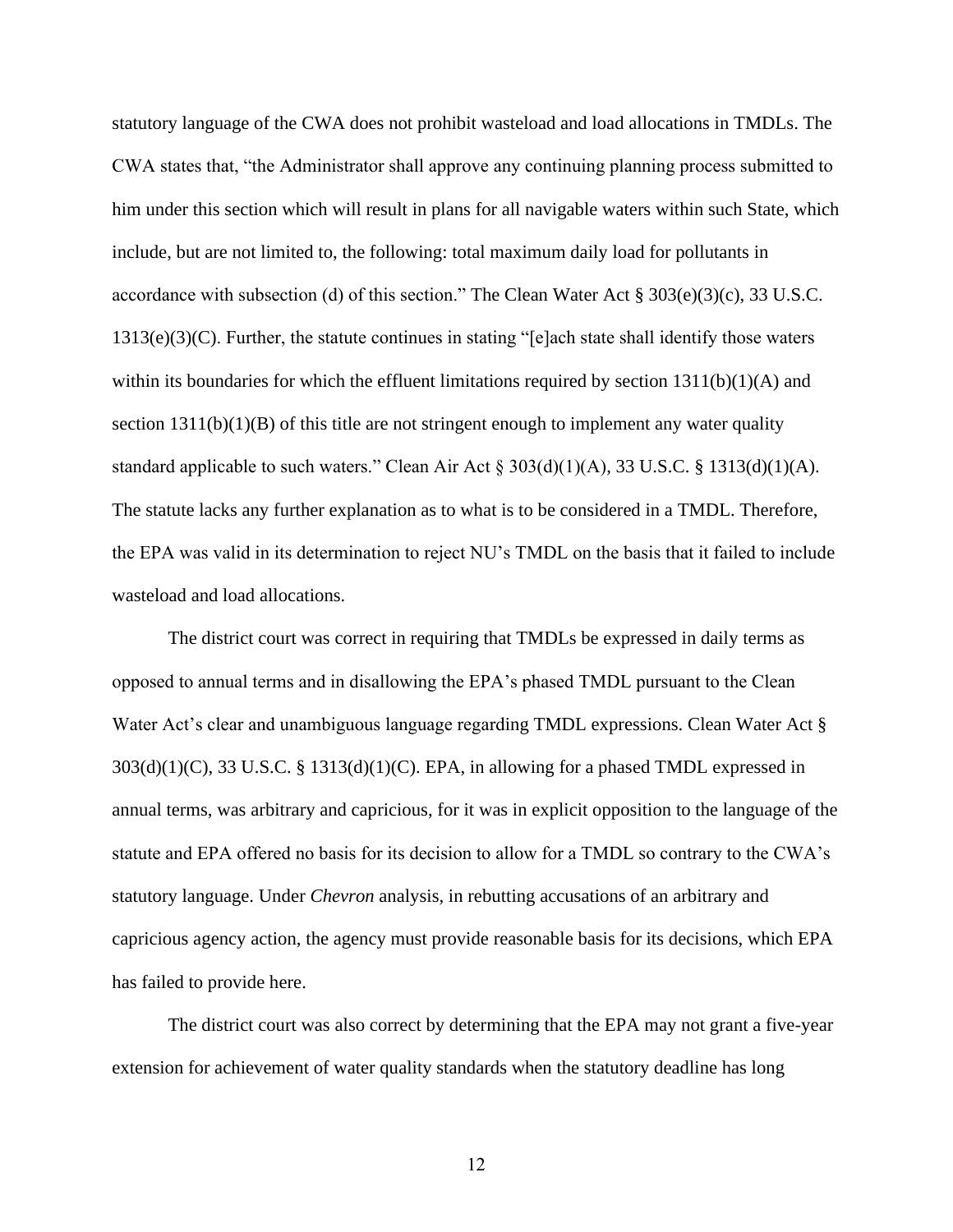passed. No efforts have been made to accomplish the proposed water quality status for the two years provided nor has NU or EPA provided any valid reasons as to why the deadline should be extended under the circumstances, as required. *State Water Control Board v. Train*, 424 F.Supp. 146 (E.D.Va.1976), aff'd, 559 F.2d 921 (4th Cir.1977); *Student Public Interest Research Group v. Fritzsche*, 579 F.Supp. 1528, 1536 (D.N.J.1984); *Nunam Kitlutsisti v. Arco Alaska*, Inc., 592 F.Supp. 832, 842–44 (D.Alaska 1984); *U.S. v. City of Hoboken*, 675 F.Supp. 189 (D.N.J.1987)

By lacking any reasonable assurances for nonpoint BMP credits, EPA's adoption of a less stringent phosphorus reduction in point sources is an arbitrary and capricious agency decision. Agency action is arbitrary and capricious if the agency has not "identified and explained the reasoned basis for its decision," *Transactive Corp. v. US*, 91 F.3d 232, 236 (D.C. Cir. 1996); if it has relied on irrelevant factors, or failed to consider relevant factors, *Motor Vehicle Mfrs. Assn. v. State Farm Mut. Auto In. Co.*, 463 U.S. 29, 43 (1983), *Fox Television Stations v. FCC*, 280 F.3d 1027, 1050-51, 1052 (D.C. Cir. 2002); if it has reached a conclusion that is unsupported by substantial evidence, or runs counter to the record, *Assn. of Data Processing Service Orgs. v. Board of Governors*, 745 F.2d 677, 683-84 (D.C. Circ. 1984), MVMA, 463 U.S. at 43; or if it has failed to explain a connection between facts and its conclusions. *Dickson v. Secretary of Defense*, 68 F.3d 1396, 1407 (D.C. Cir. 1995). Here, the Clean Water Act, unequivocally states that EPA cannot approve a TMDL unless it is "established at a level necessary to implement the applicable water quality standards." The Clean Water Act § 303(d), 33 U.S.C. § 1313(d). Here, EPA provides no reasonable assurance that the BMPs will be implemented and therefore, has not established that the TMDL will reach the applicable water quality standards. Without reasonable assurance that the TMDL will be successful in its intended purpose, EPA has acted arbitrarily and capriciously and the Court should remand the district court's decision.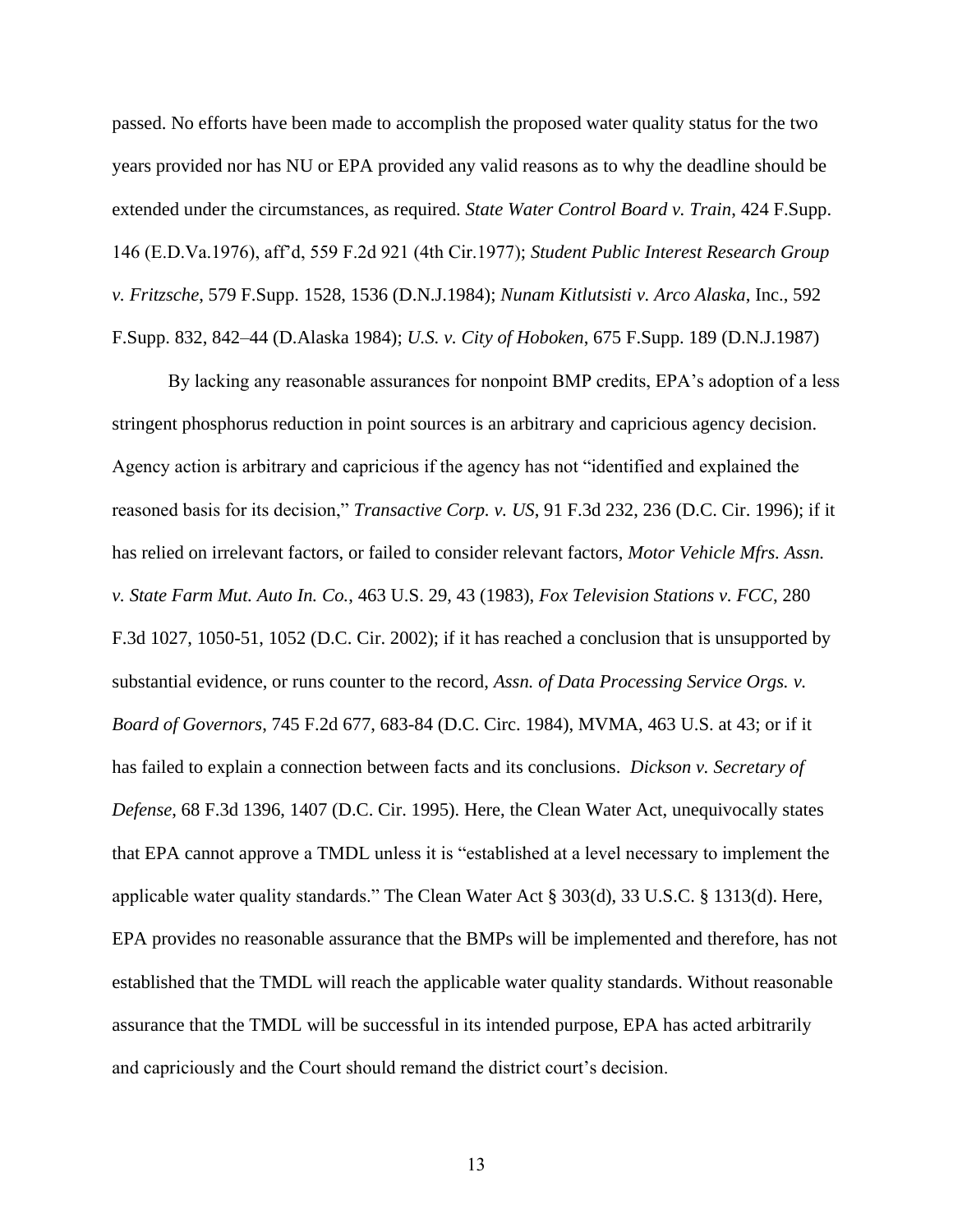#### **STANDARD OF REVIEW**

<span id="page-19-0"></span>On appeal from the dismissal of an APA claim, this Court reviews the Administrative Record *de novo* and applies the well-settled standards for judicial review of administrative action under the APA. *See City of New York v. Shalala*, 34 F.3d 1161, 1167 (2d Cir. 1994). Section 706(2) of the APA provides that final agency action may be set aside only if "arbitrary, capricious, and abuse of discretion, or otherwise not in accordance with law." 5 U.S.C. § 706(2)(A). "The scope of review under this provision of the APA is a 'narrow one.'" *Shalala*, 34 F.3d at 1167 (quoting *Citizens to Preserve Overton Park, Inc. v. Volpe*, 401 U.S. 402, 416 (1971)). "This 'arbitrary and capricious' standard of review is a highly deferential one which presumes the agency's action to be valid." *Costle*, 657 F.2d at 283 (citations omitted). In other words, the highly deferential APA standard of review "mandates judicial affirmance if a rational basis for the agency's decision is presented." *Id.*

**Statutory Violations**. "If a court, employing traditional tools of statutory construction ascertains that Congress had an intention on the precise question at issue, that intention is the law and must be given effect." *Chevron, USA v. NRDC*, 467 U.S. 837, 843 n.9 (1984). "An agency is given no deference at all on the question whether a statute is ambiguous." *Cajun Electric Power Cooperative v. FERC*, 924 F.2d 1132, 1136 (D.C. Cir. 1991).

If Congress has not expressed a clear intention on the question at hand, and if Congress has delegated interpretational authority to the agency, then the Court defers to an agency interpretation that is "reasonable." *See Chevron*, 467 U.S. at 845; *United States v. Mead Corp.*, 533 U.S. 218 (2001). *See also Rettiq v Pension Benefit Guarnty Corp.*, 744 F.2d 133, 151 (D.C. Cir. 1984) (under *Chevron* Step two, "a reviewing court must determine both whether the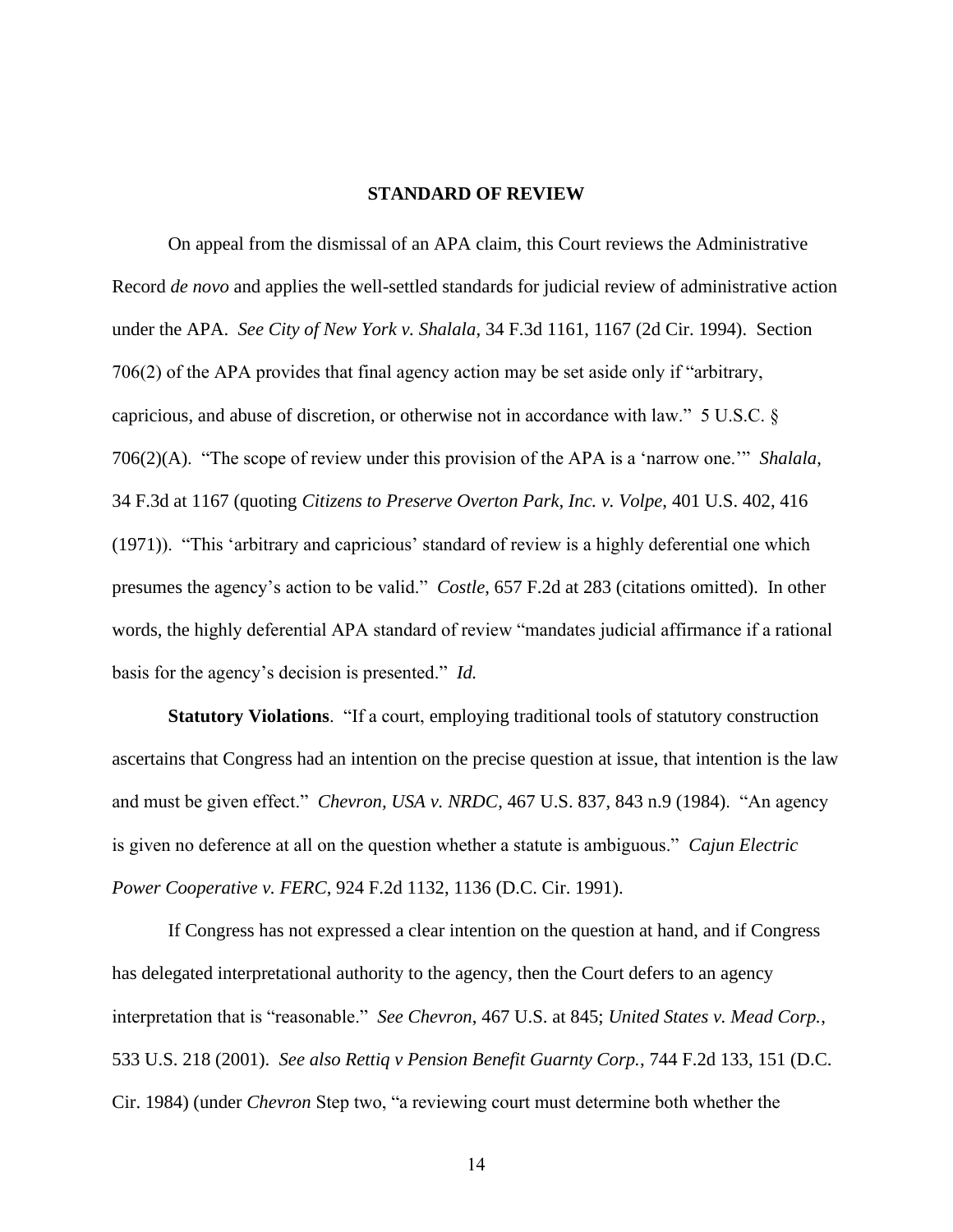interpretation is arguably consistent with the underlying statutory scheme in a substantive sense and whether the agency considered the matter in a detailed and reasoned fashion.") (citation and internal quotations omitted).

**Arbitrary and Capricious Action.** Agency action will be held arbitrary and capricious if the agency has not "identified and explained the reasoned basis for its decision," *Transactive Corp. v. US*, 91 F.3d 232, 236 (D.C. Cir. 1996); if it has relied on irrelevant factors, or failed to consider relevant factors, *Motor Vehicle Mfrs. Assn. v. State Farm Mut. Auto In. Co.*, 463 U.S. 29, 43 (1983), *Fox Television Stations v. FCC*, 280 F.3d 1027, 1050-51, 1052 (D.C. Cir. 2002); if it has reached a conclusion that is unsupported by substantial evidence, or runs counter to the record, *Assn. of Data Processing Service Orgs. V. Board of Governors*, 745 F.2d 677, 683-84 (D.C. Circ. 1984), *MVMA*, 463 U.S. at 43; or if it has failed to explain a connection between facts and its conclusions. *Dickson v. Secretary of Defense*, 68 F.3d 1396, 1407 (D.C. Cir. 1995).

#### **ARGUMENT**

# <span id="page-20-1"></span><span id="page-20-0"></span>**I. EPA'S ADOPTION OF ITS TMDL IS RIPE FOR REVIEW BECAUSE IT IS A FINAL AGENCY ACTION AND TO WITHOLD JUDICIAL REVIEW WOULD CAUSE HARDSHIP TO THE PARTIES**

EPA argues that the mere adoption of a TMDL is not ripe for judicial review because it does not have any impact on the parties unless it is incorporated into specific permits or other regulatory actions. However, this is a misunderstanding of what the adoption of a TMDL implicates. The adoption of a TMDL is an issue fit for judicial review and to withhold judicial review would cause hardship to the parties. *Abbott Labs v. Gardner*, 387 U.S. 136, 153 (1967), abrogated by *Califano v. Sanders*, 430 U.S. 99 (1977).

As stated in Water Quality Planning Management, 50 Fed. Reg. 1774 (Jan. 11 1985), "[o]nce a TMDL has been completed, a wasteload allocation or load allocation (WLA/LA) for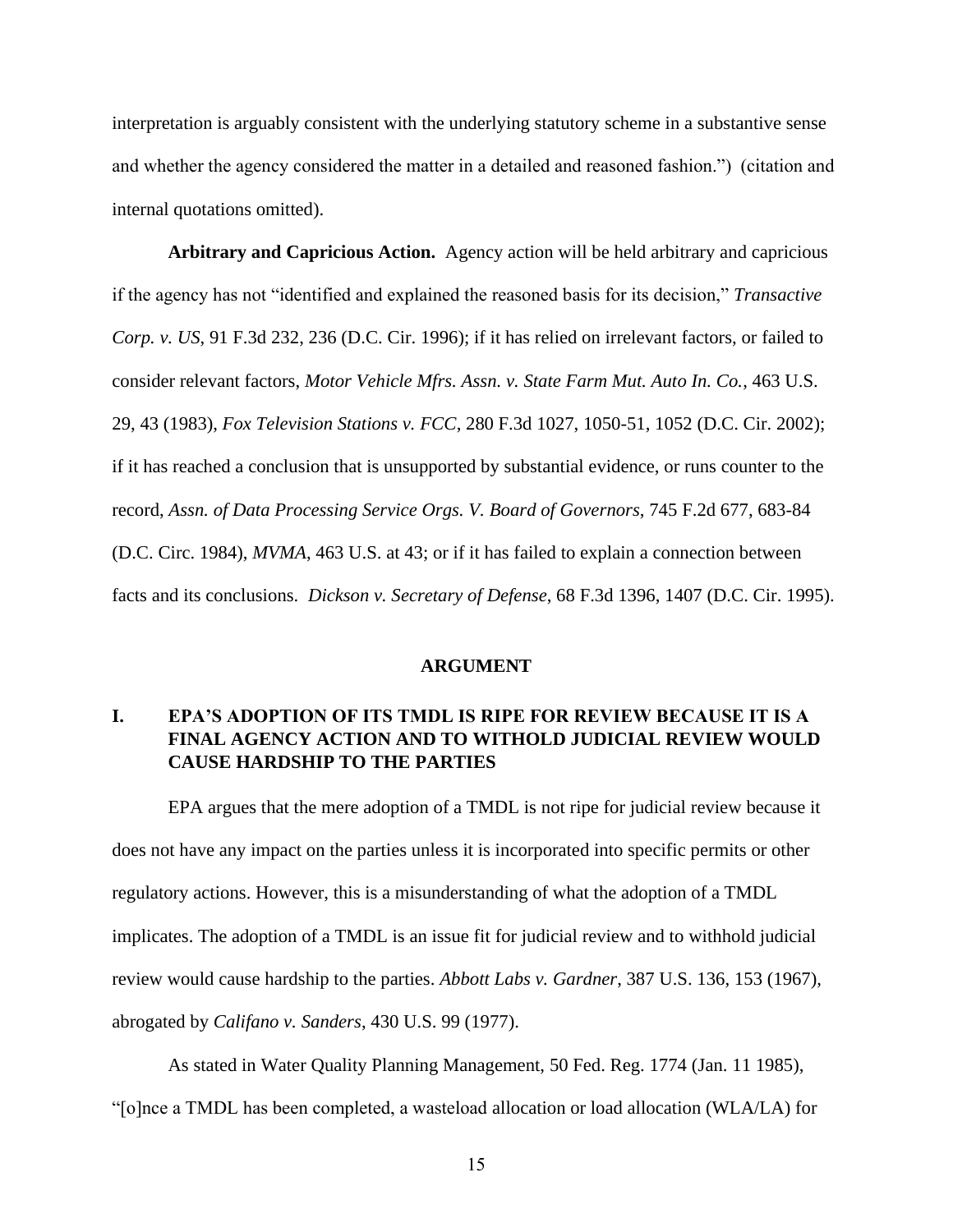that TMDL forms the basis for permit limitations for individual dischargers." The regulation that EPA adopted to address TMDLs explicitly states that a TMDL forms the basis for how permit limitations are to be doled out to polluters. Thus, the adoption of a TMDL by an agency is an action which constitutes a "final agency action" as defined under the APA.

### <span id="page-21-0"></span>**A. EPA's TMDL to regulate Lake Chesaplain is a "final agency action" that is judicially reviewable under the APA, and thus is an issue ripe for review.**

All 'final agency action[s]' are issues fit for judicial review*. Abbott Labs v. Gardner*, 387 U.S. 136, 139 87 S. Ct. 1507, 18 L. Ed. 2d 681 (1967). The APA defines an "agency action" to "include the whole or a part of an agency rule, order, license, sanction, relief, or equivalent or denial thereof, or failure to act," it further defines a "rule" as "an agency statement of general or particular applicability and future effect designated to implement, interpret, or prescribe law or policy." APA §§ 551(4), (13). Here, EPA's rejection of NU's proposed TMDL and subsequent adoption of EPA's own TMDL falls squarely within the definition of "rule" because a TMDL is an agency statement of general or particular applicability and future effect designated to implement CWA policies and thus is an "agency action." Record at 10.

TMDLs specify the "maximum amount of a pollutant which can be discharged or 'loaded' into the waters at issue from all combined sources." *Dioxin/Organochlorine Ctr. v. Clarke*, 57 F.3d 1517, 1520 (9th Cir. 1995). The NPDES permit system enforces TMDL limits, in part, on point source polluters and such permits "must be consistent with the terms of the TMDL." *Id*. Thus, the adoption of a TMDL is a rule of "general applicability" with the "effect" to "prescribe a law or policy" through the issuance of an NPDES permit. APA §551(4). Here, EPA adopted a TMDL to regulate the pollution entering Lake Chesaplain which it enforces, in part, by permitting point sources with NPDES permits; and therefore, is an agency action under the definition of the APA. Record at 10-11.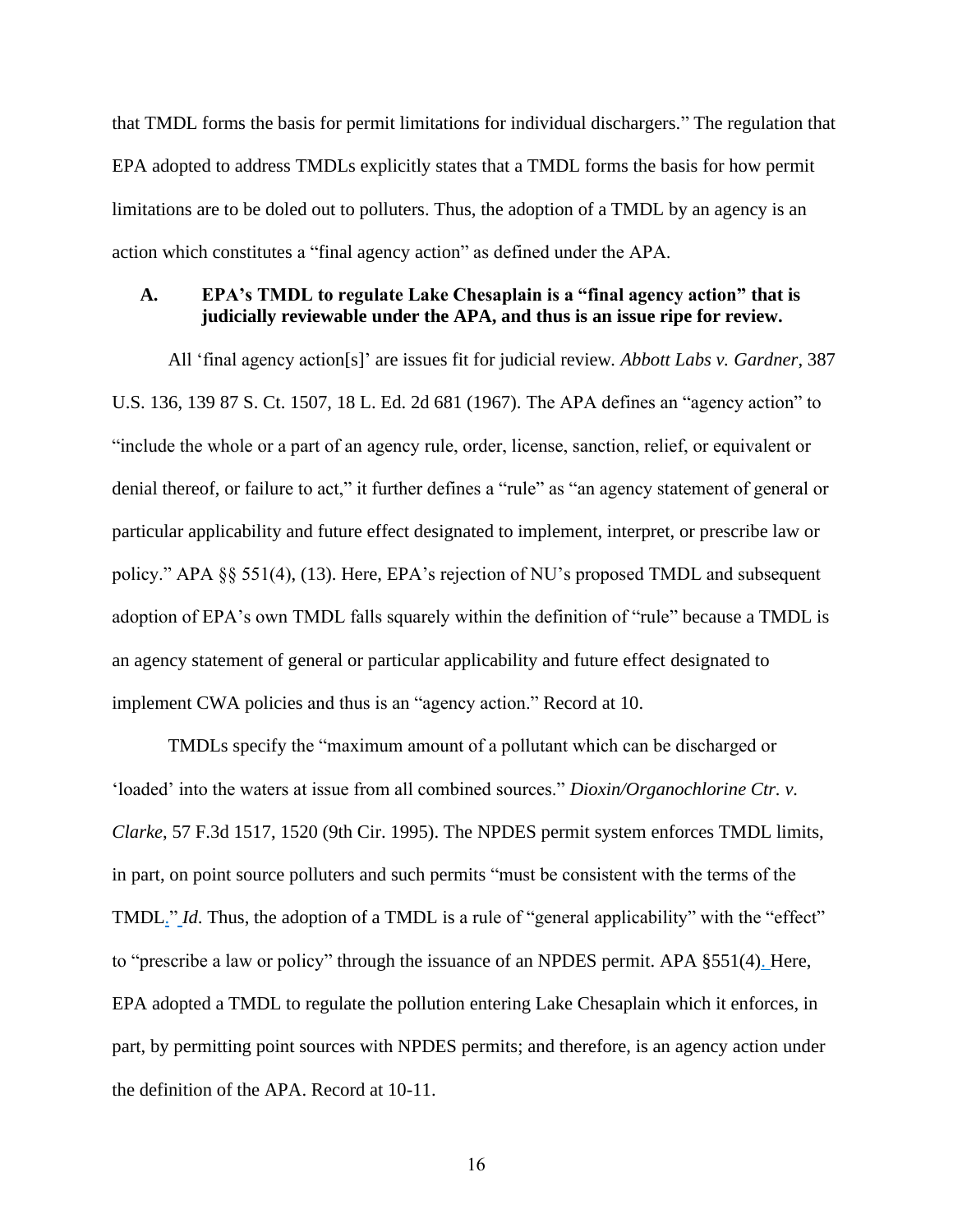Under the *Bennett* analysis, an agency action is "final," first, if it is "a consummation of the agency's decision-making process," and second, if either "rights or obligations have been determined, or from which legal consequences will flow." *U.S. Army Corps of Engineers v. Hawkes Co., Inc.*, 136 S.Ct. 1807, 1810 (2016) (citing *Bennett v. Spear*, 520 U.S. 154, 177-178, (1997)). An adopted TMDL satisfies *Bennett*'s first condition. It clearly "mark[s] the consummation" of EPA's decision-making on the question whether a particular water body can sustain a specified level of a pollutant in accordance with water quality standards. It is issued after extensive factfinding by EPA regarding the total pollution loading that is feasible when considering current and future pollution sources as well as natural background levels. *See Hawkes Co., Inc.*, 136 S.Ct. at 1810; *Accord Sackett v. E.P.A.*, 566 U.S. 120, 127 (2012) (holding that an "issuance of a compliance order also marks the 'consummation' of the Agency's decision-making process) 1 . Indeed, EPA itself describes adopted TMDLs as "final agency action" and may be set aside only if "arbitrary and capricious." *See Natural Resources Defense Council, Inc. v. Fox*, 30 F. Supp. 2d 369 (S.D. N.Y. 1998).

In *Bennett v. Spear*, the Supreme Court reasoned that the issuance of a "Biological Opinion" was the consummation of an agency's decision-making process because it was not merely tentative or interlocutory in nature. *Bennett v. Spear* 520, U.S. 154, 178 (1997). A Biological Opinion is a report that assesses whether a proposed Federal action is likely to jeopardize a listed species or results in the destruction of critical habitat. 50 C.F.R. § 402.02. Similarly, TMDLs are the result of an assessment that informs whether a proposed federal action,

 $<sup>1</sup>$  Since a point source must comply with the limits set by a TMDL by maintaining compliance</sup> with an NPDES permit, a TMDL therefore satisfies the first *Bennett* condition*.*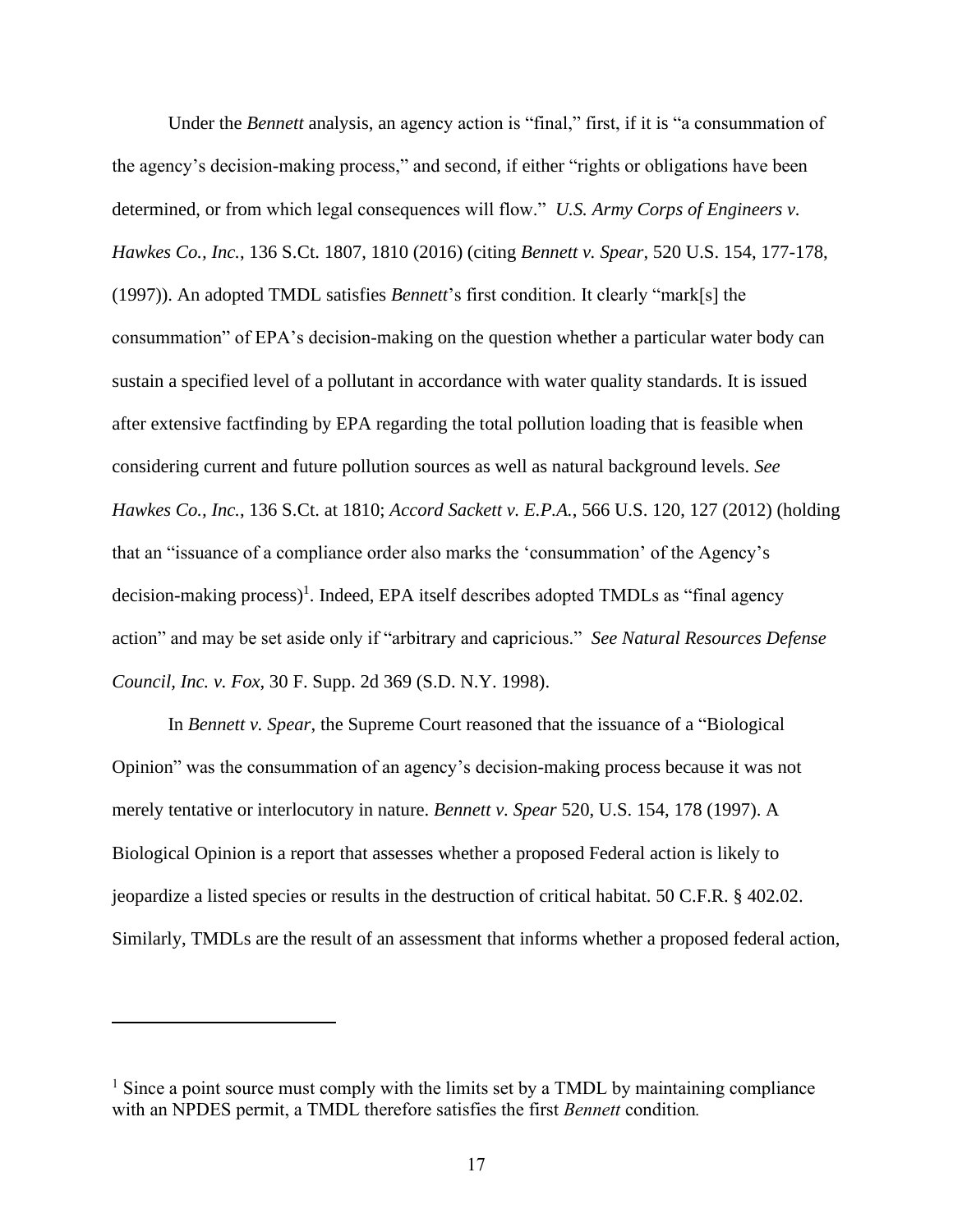i.e., issuance of an NPDES permit, is likely to jeopardize or destroy critical habitat of a water body. 40 C.F.R. § 130.2(i). Both a TMDL and a Biological Opinion allow for the respective Agency to navigate the potential environmental affects to be considered for further Agency actions.

Further in *Nat'l Ass'n of Home Builders v. U.S. Army Corps of Engineers* "there is nothing "tentative" or "interlocutory" about the issuance of permits allowing any party who meets conditions to discharge fill and dredged material into navigable waters." *Nat'l Ass'n of Home Builders v. U.S. Army Corps of Engineers*, 417 F.3d 1272, 1279 (D.C. Cir. 2005). It can hardly be said that the TMDL which will inevitably decide if the slaughterhouse and the Chesaplain Mills sewage will be granted a NPDES permits merely tentative or interlocutory. Both plants are sitting on expired NPDES permits, although, at present, have been granted an extension to operate under their expired permits under 40 C.F.R. § 122.6. Regardless, the plants must inevitably comply with EPA's published TMDL under 5 U.S.C. § 558(c)(2) wherein they "demonstrate or achieve compliance with all lawful requirements" of the EPA's published TMDL. The EPA's published TMDL is the consummation of the agency's decision-making process directly affecting the future potential viability of two plants on Lake Chesaplain such that the actions taken by the agency dictate by what standard the polluters must abide by. Record at 10. "Legal consequences" will flow from the publishing the EPA's TMDL, if not the agency will not able to abide to the goals of the Clean Water Act. Therefore, the publishing of EPA's TMDL is neither "tentative" or "interlocutory" in nature. The definitive nature of an adopted TMDL also gives rise to "direct and appreciable legal consequences," thereby satisfying the second condition of *Bennett*, 520 U.S., at 178.

### <span id="page-23-0"></span>**B. EPA's adoption of the TMDL is an issue fit for judicial consideration because its implementation will have a direct effect on the status of the lake.**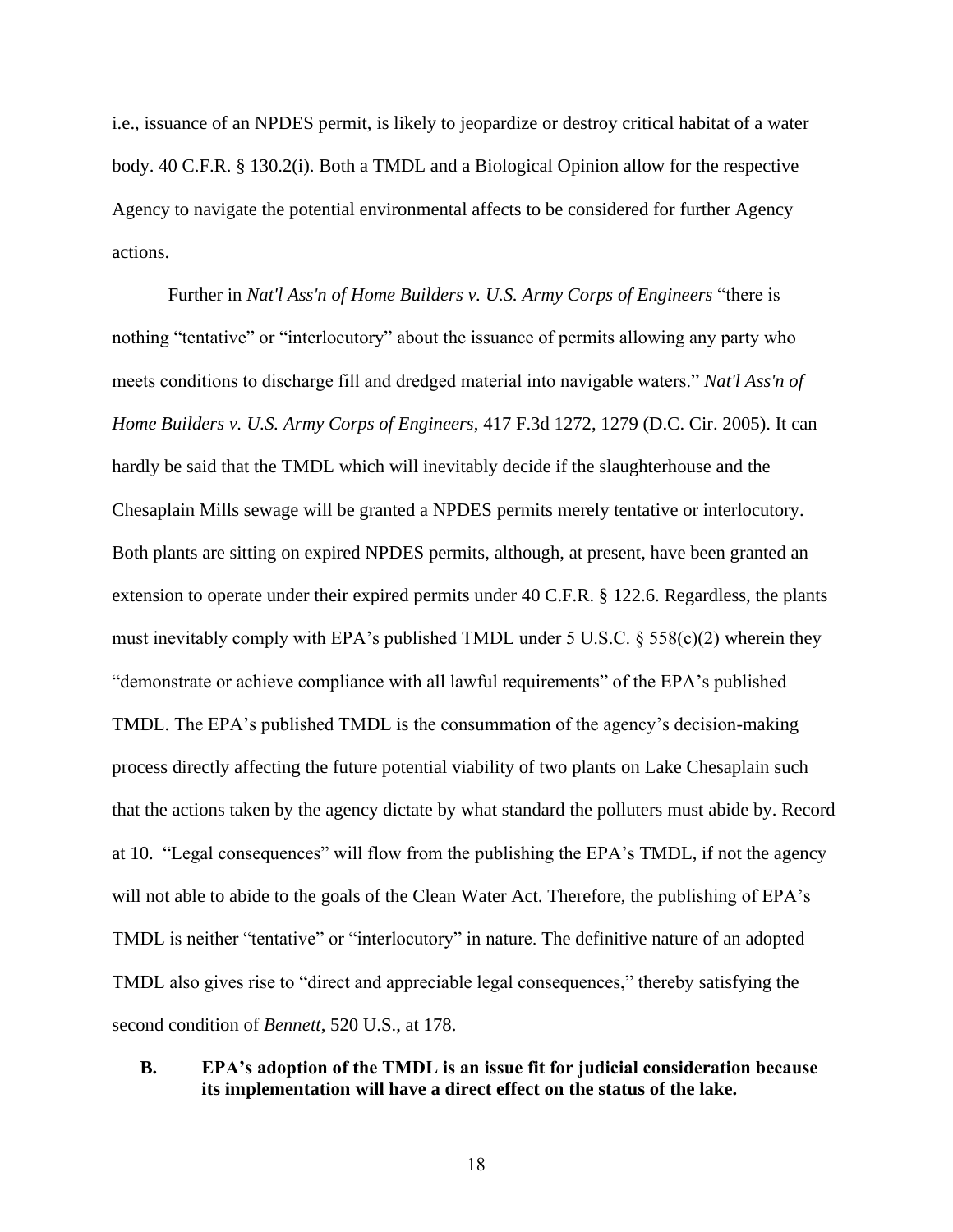EPA'S reliance on *City of Arcadia v. EPA* and *Bravos v. Green*is misguided. These cases merely contemplate TMDLs on a state-wide level—not on a particular waterbody, in contrast to the case at present. Here, there is a direct connection between the TMDL dictating if the slaughterhouse and sewage treatment plant are to be granted their NPDES permits, which runs contrary to both *City of Arcadia* and *Bravos. City of Arcadia v. U.S. Envtl. Prot. Agency*, 265 F. Supp. 2d 1142, 1149 (N.D. Cal. 2003); *see also*, *Bravos v. Green*, 306 F. Supp. 2d 48 (D.D.C. 2004).

In *Columbia Broadcasting System v. United States*, the court held reviewable a regulation of the FCC setting forth proscribed contractual arrangements. *Columbia Broadcasting System v. United States*, 316 U.S. 407, 62 S.Ct. 1194, 86 L.Ed. 1563. In *Columbia*, no license had been issued or revoked, however, the court still held that "such regulations have the force of law before their sanctions are invoked as well as after." Likewise, in the case at bar, while no permits have been issued, denied, or revoked, the TMDL still has the "force of law," exemplified by the TMDL's authority to decide how much point sources may pollute. Further, in *United States v. Storer Broadcasting Co.* , the court held that a commission policy that would not issue a television license to an applicant already owning five licenses was a final agency action because the process of rulemaking was complete. *United States v. Storer Broadcasting Co.*, 351 U.S. 192Similarly, in the instant case, EPA's adopted TMDL will have a direct effect in determining how NPDES permits are to be issued. Ultimately, deciding if the slaughterhouse or the Chesaplain Mills sewage treatment plant would be issued a NPDES permit to continue to pollute Lake Chesaplain, a particular waterbody. Record at 10.

### <span id="page-24-0"></span>**C. Withholding review will cause hardship to the City of Chesaplain Mills and the surrounding area who are obligated to implement the EPA's TMDL.**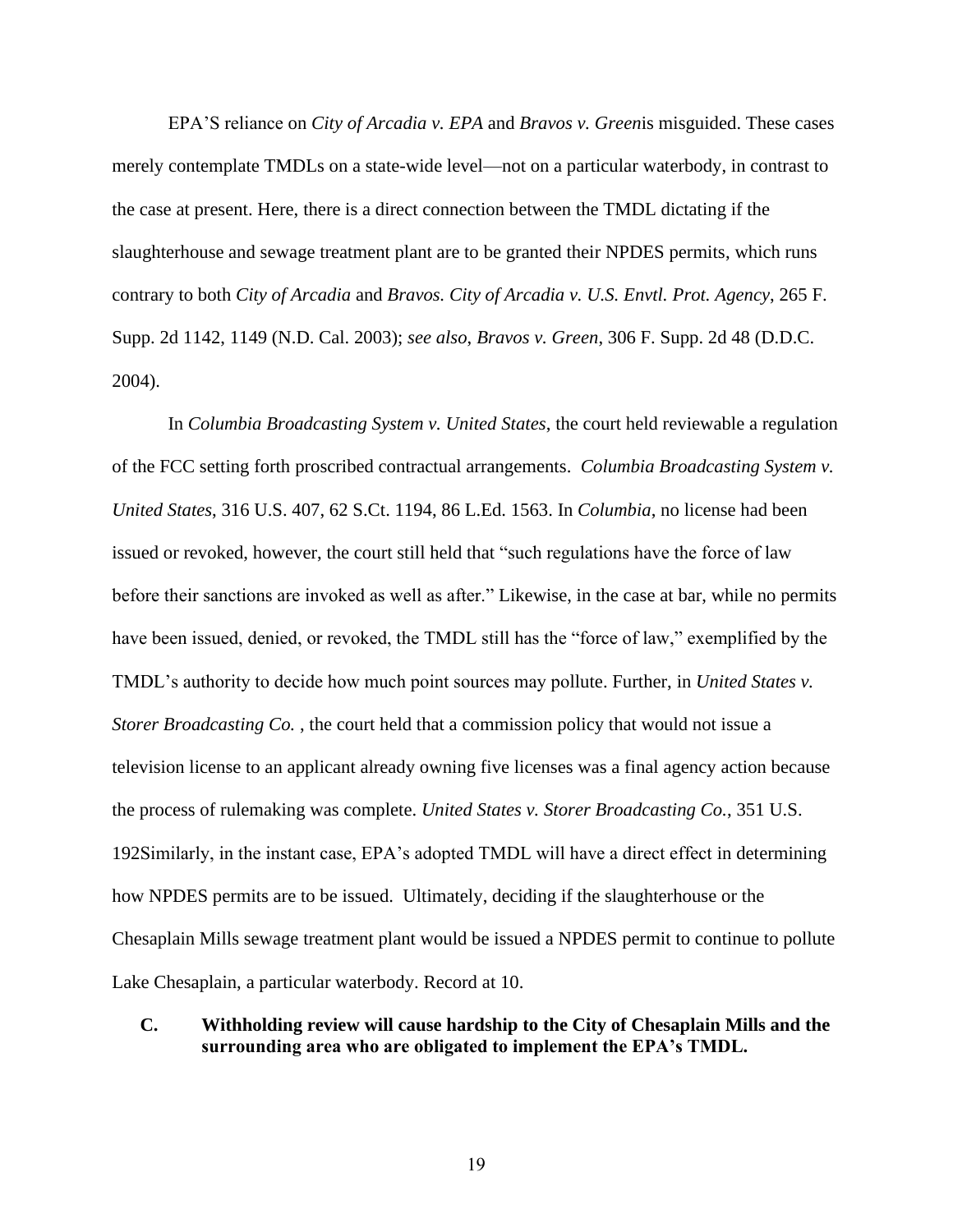The second prong of *Abbott Labs* evaluation of ripeness is based on the hardship the

parties would experience if court consideration was withheld. As stated in *American Farm* 

*Bureau Federation v. EPA*, when deciding if a case is ripe

"[a]lthough the TMDL has yet to be incorporated into a state's continuing planning process and enforced against any individual plaintiff, members of the trade associations will have reason to limit their discharge of pollutants in anticipation of the TMDL's implementation. And it would impose hardship on the EPA and the states not to hear this dispute now because they are poised to spend more time, energy, and money in developing an implementation plan."

*Am. Farm Bureau Fed'n v. U.S. E.P.A.*, 792 F.3d 281 (3d Cir. 2015). In the instant case

the TMDL adopted by EPA proposed a phased phosphorus reduction. This approach will inevitably cause local businesses to curb their use prior to any enforcement action occurring. The businesses will also be required to think ahead five years to comply with the EPA's TMDL which will in turn affect how they conduct business in the long term.

Further, as stated in *City of Arcadia v. U.S. Environmental Protection Agency*, a "TMDL forms the basis for further administrative actions that may require or prohibit conduct with respect to particularized pollutant discharges and waterbodies". Reiterated differently in *Idaho Sportsmen's Coalition v. Browner*, 951 F.Supp. 962, 966 (W.D.Wash.1996) the court stated that a "TMDL informs the design and implementation of pollution control measures." Thus, to withhold review of the EPA's TMDL would cause a cascade event wherein the TMDL will inevitably inform the design of further administrative actions without ever assessing if the initial TMDL is adequate to address the pollution entering Lake Chesaplain. It could be all for naught.

## <span id="page-25-0"></span>**II. EPA'S REJECTION OF THE NU TMDL ON THE GROUNDS THAT IT FAILED TO INCLUDE WASTELOAD AND LOAD ALLOCATIONS IS A VALID INTERPRETATION OF TMDL**

NU erroneously argues that EPA's interpretation of the statutory phrase "total maximum daily load" to include specific allocations to individual point sources and nonpoint sources is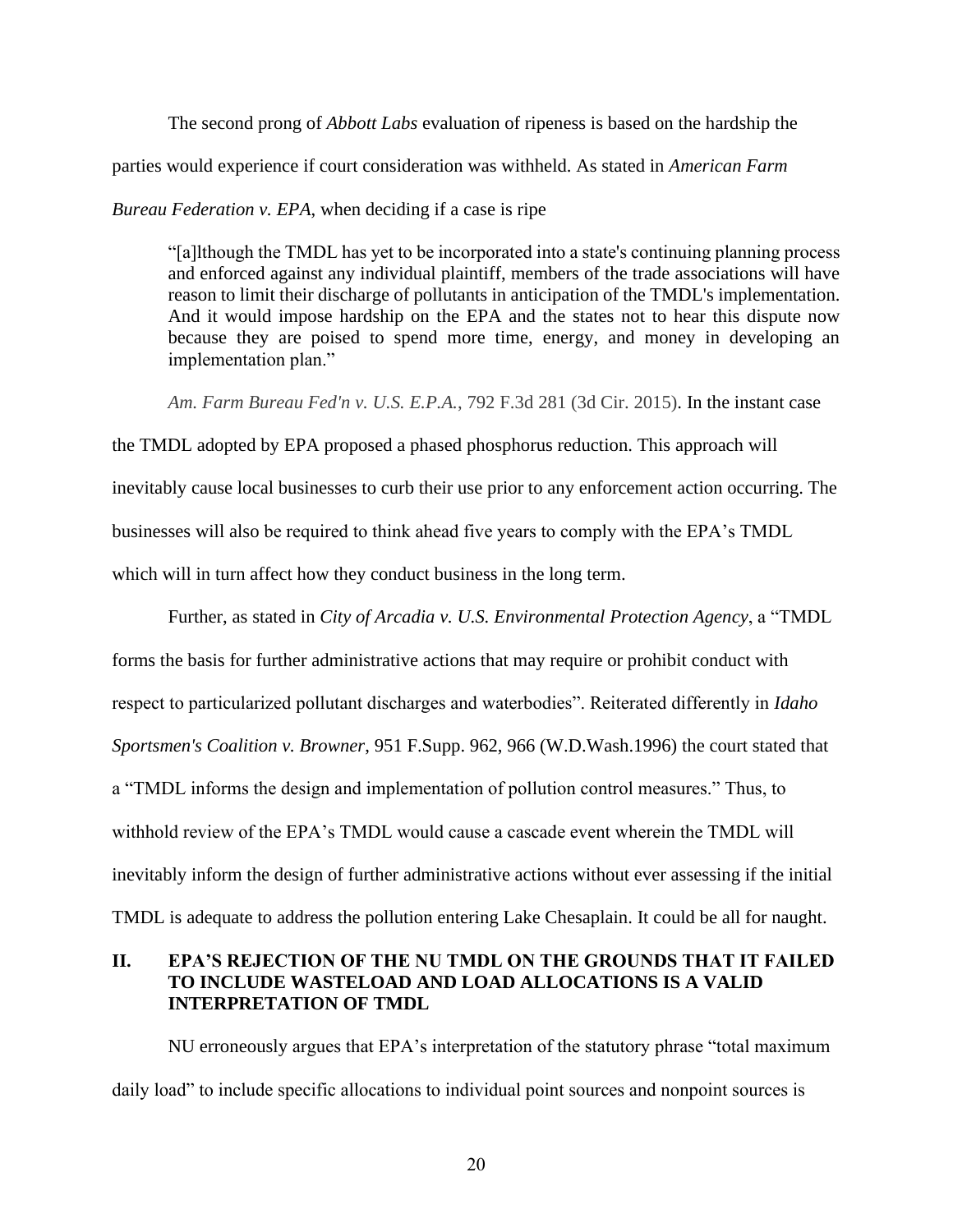contrary to the plain meaning of the term "total" and runs contrary to the structure of the CWA with its principles of comity and federalism.

It is well established deference given to agency's interpretation of a statute it is empowered to implement. When deciding to set aside an agency's interpretation of a statue, this court must defer to the *Chevron* doctrine. *Chevron, USA v. NRDC*, 467 U.S. 837, 843 (1984).

### <span id="page-26-0"></span>**A. The statutory language does not prohibit Wasteload (WLA) or Load allocations (LA) to be included in a TMDL.**

The *Chevron* doctrine asks two questions, the first being "whether congress has directly spoken to the precise question at issue." *Chevron, USA v. NRDC*, 467 U.S. 837, 843 (1984). If Congress has spoken directly to the issue, then "the court, as well as the agency, must give effect to the unambiguously expressed intent of Congress." *Id*. However, if Congress has not spoken to the precise question at issue, then the second question is "whether the agency's answer is based on a permissible construction of the statute." *Id.* Agency's regulation are controlling unless they can be proven to be "arbitrary, capricious, or manifestly contrary to the statute." *Id*. at 844.

Here, Congress has directly addressed the issue NU raises. The Clean Water Act does not explicitly define "total maximum daily load," nor does it define the term "total." Looking to the language of the statute in question, the Clean Water Act  $\S 303(e)(3)(c)$ , 33 U.S.C. 1313(e)(3)(C) states that, "the Administrator shall approve any continuing planning process submitted to him under this section which will result in plans for all navigable waters within such State, which include, but are not limited to, the following: total maximum daily load for pollutants in accordance with subsection (d) of this section." Further, the statute continues in stating that "[e]ach state shall identify those waters within its boundaries for which the effluent limitations required by section  $1311(b)(1)(A)$  and section  $1311(b)(1)(B)$  of this title are not stringent enough to implement any water quality standard applicable to such waters." Clean Air Act §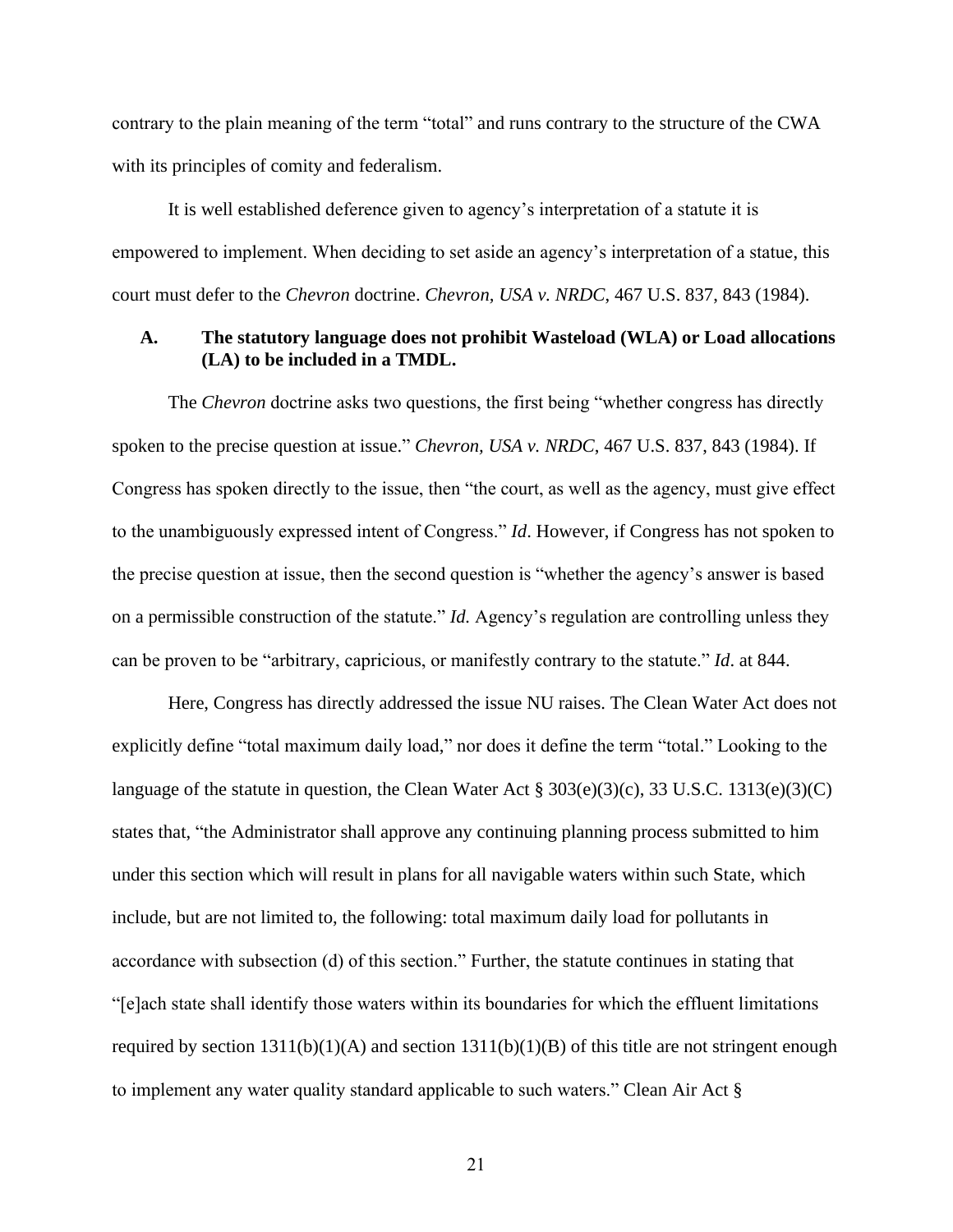303(d)(1)(A), 33 U.S.C. § 1313(d)(1)(A). States are also charged with establishing "the total maximum daily load, for those pollutants which the Administrator identifies under section 1314(a)(2) of this title as suitable for such calculation. Such load shall be established at a level necessary to implement the applicable water quality standards with seasonal variations and a margin of safety which takes into account any lack of knowledge concerning the relationship between effluent limitations and water quality." Clean Water Act § 303(d)(1)(C), 33 U.S.C. §  $1313(d)(1)(C)$ . The statute lacks any further explanation, only offering concessions to the agency to decide what are the necessary load levels which would implement the applicable water quality standards.

In the instant case, Lake Chesaplain was designated as a Class AA, the classification reserved for highest quality of waters. Record at 8. EPA's interpretation of "total maximum daily load" is embodied in its Water Quality Planning Management, 50 Fed. Reg. 1774 (Jan. 11 1985), in which it states, "TMDLs are important elements of WQM plans. Section 303(d) of the CWA requires each State to develop TMDLs for each water body that cannot meet water quality standards after point sources are controlled to prescribed technology-based levels. The process of approval for a TMDL process is detailed in Water Quality Planning and Management 50 FR 1774, which states, "[a]lthough section 303(d)(2) of the Act does not specifically mention either WLAs or LAs, it is impossible to evaluate whether a TMDL is technically sound and whether it will be able to achieve standards without evaluating component WLAs and LAs and how these loads were calculated. Thus, it is necessary for EPA to review and approve or disapprove a TMDL in conjunction with component WLAs and LAs." Water Quality Planning and Management, 50 FR 1774-01. This guidance clearly requires that Wasteload and Load Allocations be included in TMDLs. LA's are defined as, "[t]he portion of a receiving water's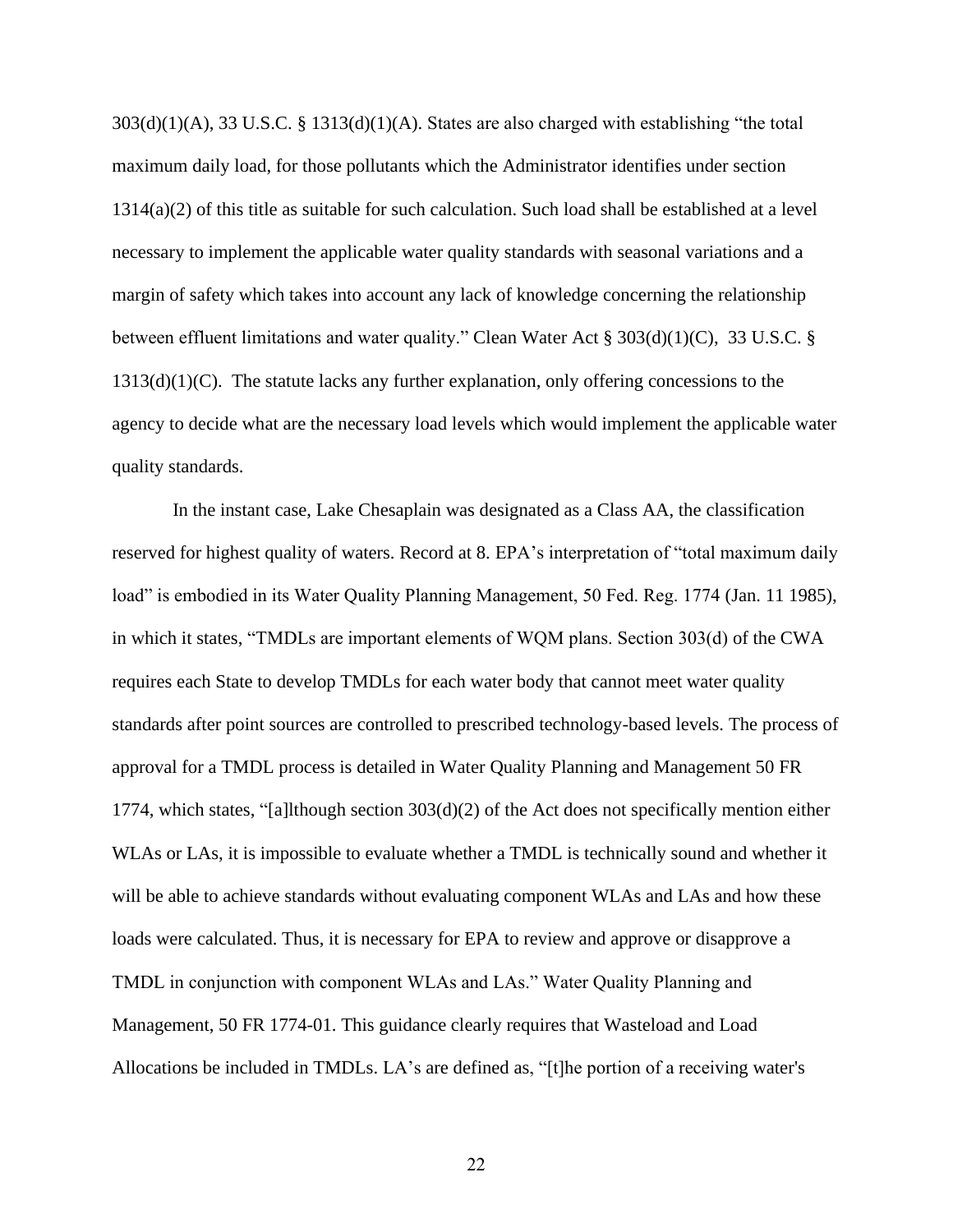loading capacity that is attributed either to one of its existing or future nonpoint sources of pollution…"*Id*. The EPA is only delegated authority to regulate point sources via the NPDES program, however when drafting a TMDL the CWA requires the author to take into account nonpoint sources. If the goal is to attain the water quality standards of "Class AA" such that the "load shall be established at a level necessary to implement the applicable water quality standards imposed" on to Lake Chesaplain, a TMDL with allocations for Load and Wasteload is essential. Clean Water Act 303(d)(1)(C), 33 U.S.C. § 1313(d)(1)(C). This is especially relevant in the case at bar, wherein nonpoint sources, such as the hog CAFOs, predominantly contribute to the phosphorus pollution. Record at 9.

Taking NU's position in simply adopting the "plain meaning" of the word "total" may be tempting. However, this hamstrings the ability of the agency and the state to properly address the issues that are plaguing Lake Chesaplain.

### <span id="page-28-0"></span>**B. Congress's mootness on what is to be included in a TMDL does not mean that WLA and LA are not to be included.**

NU argues that Congress's intention to be moot about by what manner states are to implement TMDLs lends credence that WLA and LAs are to not be included. Citing to how Congress adopted the Clean Water Act versus the Clean Air Act, where in the former Congress deliberately declined to include EPA supervised state implementation requirements for water quality standards. To contrast when the Clean Water Act was passed Congress incorporated a framework for implementation of air quality standards. *See* Clean Air Act § 110(a), 42 U.S.C. § 7410(a). Congress also delegated authority to EPA to impose a federal implementation plan on states that fail to submit a satisfactory plan. *See* Clean Air Act  $\S 110(c)(1)$ , 42 U.S.C.  $\S$ 7410(c)(1). Under *Chevron*, "there is an express delegation of authority to the agency to elucidate a specific provision of the statue by regulation.". *Chevron* at 844.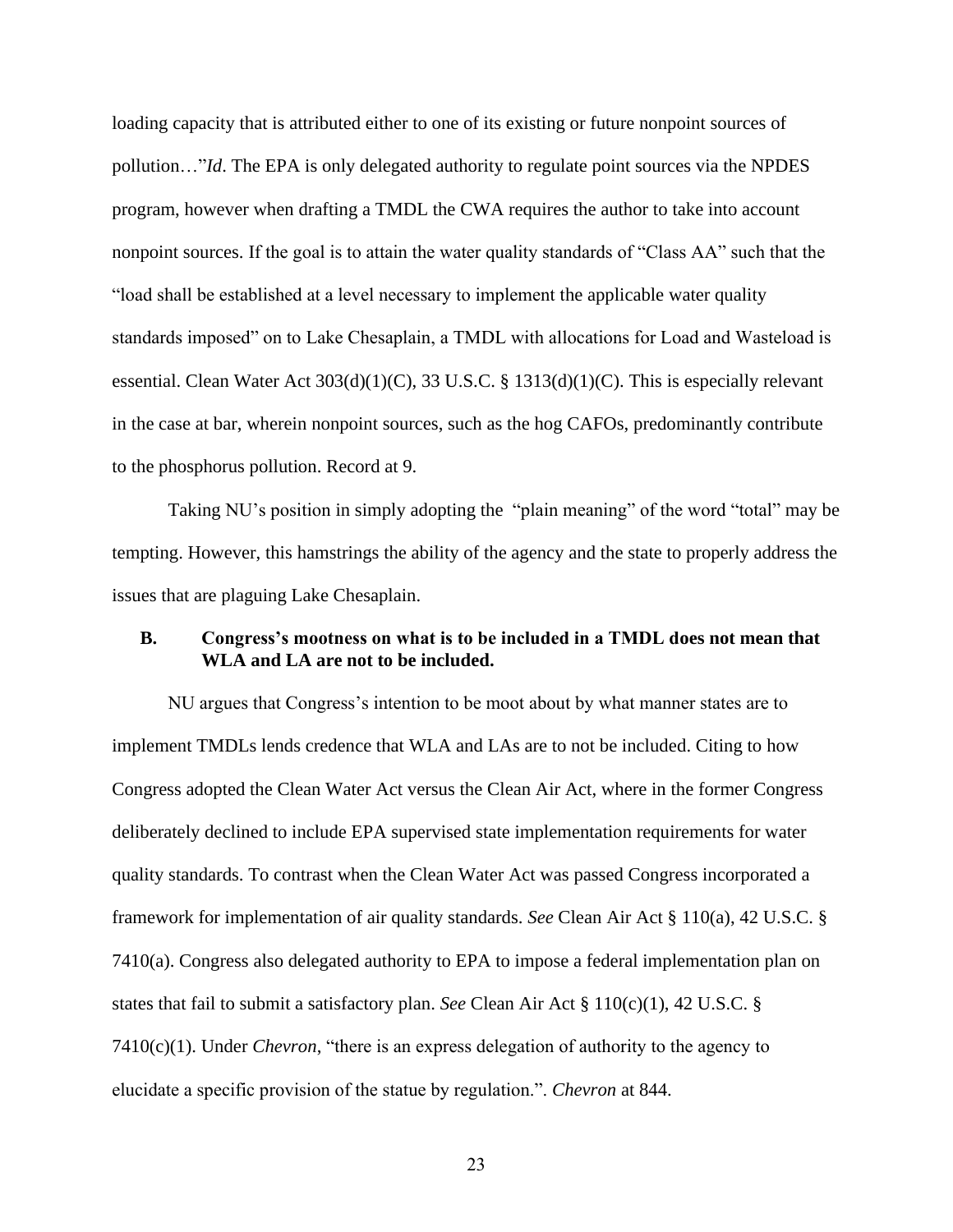Ultimately, the Supreme Court has held that *Chevron* deference is appropriate when an agency is charged with administering a complex statutory scheme requiring technical or scientific sophistication. *Nat'l Cable & Telecomms. Ass'n, Inc. v. Gulf Power Co.*, 534 U.S. 327, 339, 122 S.Ct. 782, 151 L.Ed.2d 794 (2002). There is little doubt that CWA is a "broad, technical, complex and dynamic [system]" attempting to maintain and restore the integrity of the Nation's water quality. *Am. Farm Bureau Fed'n v. U.S. E.P.A*., 792 F.3d 281, 296 (3d Cir. 2015). Thus, the statute is ambiguous by the manner in which the State or Agency is required to implement TDMLs such that it does not directly reference WLA, or LA being prohibited from being included in EPA's TMDL.

# <span id="page-29-0"></span>**C. EPA's requirement to include WLA and LA to a TMDL is a permissible construction of the statute and is not arbitrary and capricious.**

The second prong of the *Chevron* Doctrine asks, "whether the agency's answer is based on a permissible construction of the statute." *Chevron* 467 U.S. at 843. NU argues that EPA's interpretation of the term "total" in "total maximum daily load" is invalid. Record at 12. NU contends that EPA's interpretation runs counter to the incorporation of principles of comity and federalism. *Id*. However, courts have repeatedly held that when the meaning of an agency's regulation is in doubt, the agency's interpretation becomes of controlling weight unless it is plainly erroneous or inconsistent. *Auer v. Robbins*, 519 U.S. 452 (1997); *see also*, *Bowles v. Seminole Rock & Sand Co.*, 325 U.S. 410 (1945) NU's argument is invalid and the contention that EPA's interpretation is "plainly erroneous" is contrary to the meaning of the Clean Water Act's statutory language.. 40 C.F.R. § 130.2(h). The EPA, in requiring WLA and LAs is attempting to merely identify and address the multiple sources of solution in order to create an effective TMDL. As stated in *Am. Farm Bureau Fed'n v. E.P.A*. "the TMDL does not prescribe any particular *means* of pollution reduction to any individual point or nonpoint source. *Am. Farm*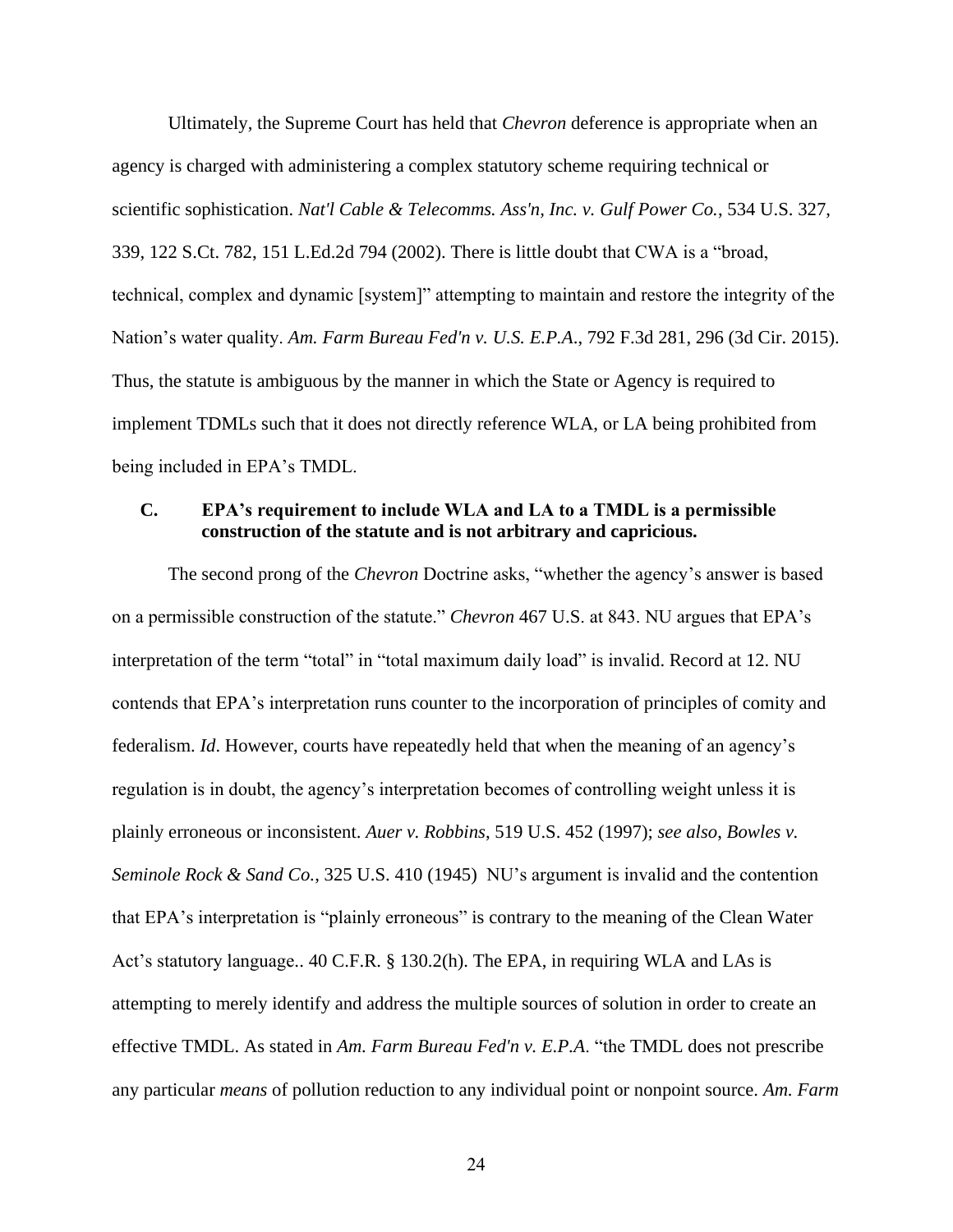*Bureau Fed'n v. U.S. E.P.A*., 792 F.3d 281, 303 (3d Cir. 2015) Instead, it contains pollution limits and allocations to be used as an informational tool used in connection with a state's efforts to regulate water pollution." *Id*. It is ultimately the state's decision as to how to regulate pollutants. TMDLs give state that flexibility in achieving the limits the EPA set and thus preserving state autonomy, quelling the concerns of federalism NU highlights. Record at 12.

In *Kisor v. Wilkie*, the court gives further deference to this construction of the statute in stating that "the regulatory interpretation must be the agency's authoritative or official position, rather than any more ad hoc statement not reflecting the agency's views." *Kisor v. Wilkie*, 139 S. Ct. 2400 (2019) The Water Quality Planning Management, 50 Fed. Reg. 1774, states explicitly that "[o]nce a TMDL has been completed, a wasteload allocation or load allocation (WLA/LA) for that TMDL forms the basis for permit limitations for individual dischargers." Water Quality Planning Management, 50 Fed. Reg. 1774 (Jan. 11 1985). The inclusion of WLA and LA to a TMDL is not an ad hoc statement by the Agency, in fact is the basis for the permit limitations to be lessened.

EPA's determination of rejecting NU's TMDL because it failed to include WLA and LAs is valid because, the lack of a clear definition of what is to be considered in a "total maximum daily load" nor a clear definition of what is "total" within the statute thus giving the agency discretion to interpret those terms. The agency's interpretation to include WLA and LAs is a permissible construction of the statute. Therefore, this Court should reverse the district court's holding.

# <span id="page-30-0"></span>**III. COURT SHOULD AFFIRM LOWER COURT'S DECISION IN FAVOR OF CLW REQUIRING THAT TMDLS BE EXPRESSED IN DAILY TERMS RATHER THAN ANNUAL AND DISALLOWING A PHASED TMDL**

<span id="page-30-1"></span>**A. EPA Arbitrarily and Capriciously Approved and Established Annual and Seasonal Loads.**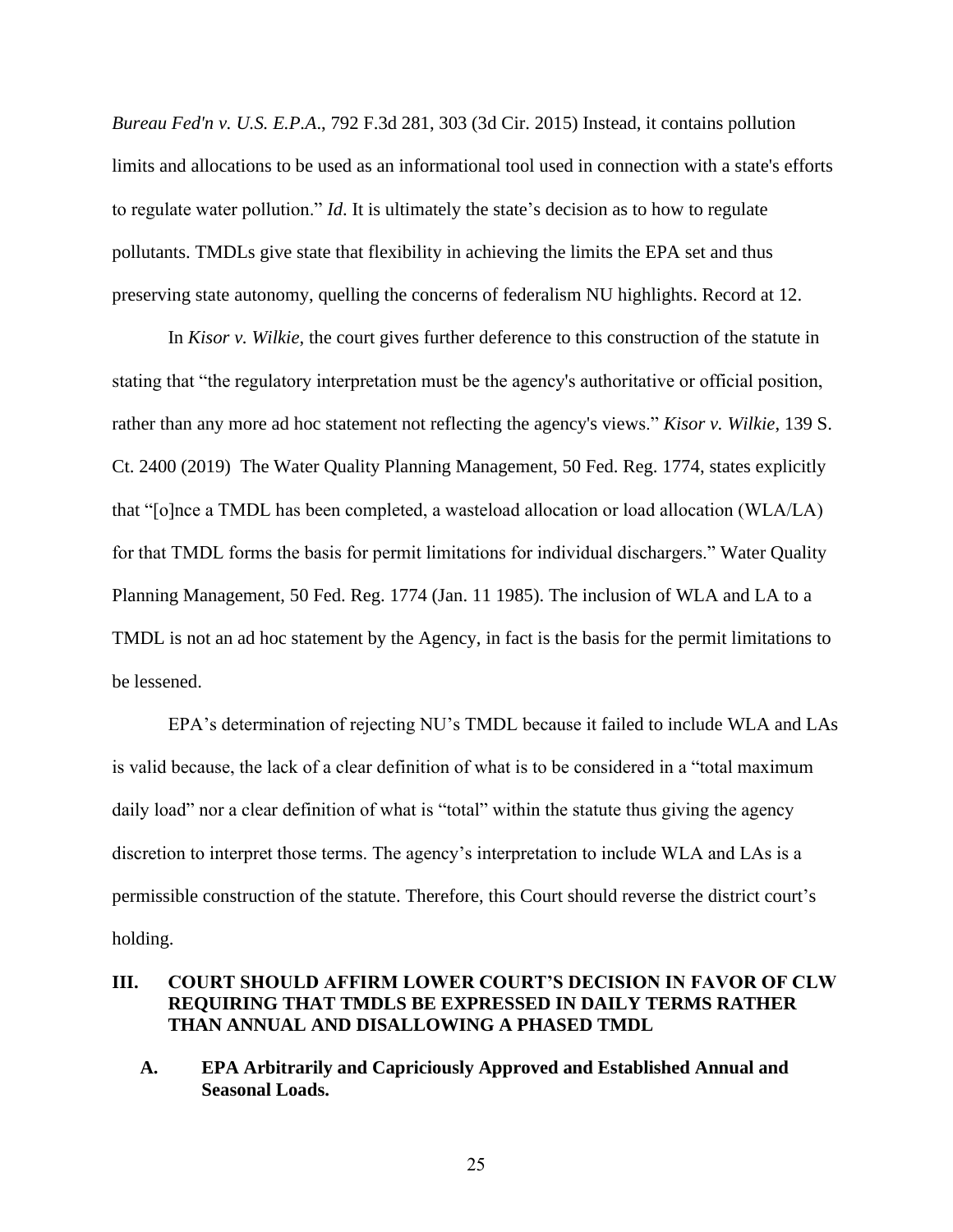By establishing an annual and seasonal TMDL, EPA violated the Clean Water Act and EPA's own regulations.

### **(1) Annual and Seasonal Loads Are Invalid Under the CWA which requires "Total Maximum Daily Loads.**

Under *Chevron*, the EPA acted unlawfully in establishing an annual and seasonal loads. The Act expressly requires "total maximum daily loads." Clean Water Act  $\S 303(d)(1)(C)$ , 33 U.S.C. §1313(d)(1)(C). *See also* A Legislative History of the Water Pollution Control Act Amendments of 1972 (Jan. 1973) ("1972 Legis. Hist."), at 306, 308, 793. § 303(d) illustrates Congress's intention to impose a "daily" standard and not an annual one; more specifically §  $303(d)(1)(C)$  provides for a "daily" load, set at a level necessary to implement applicable water quality standards "with seasonal variations."  $\S$  303(d)(1)(C).

In short, under *Chevron*, EPA acted unlawfully in approving and establishing annual and season TMDLs. *See Scott v. City of Hammond*, 741 F.2d 992, 996 (7th Cir. 1984) ("A TMDL establishes a maximum daily discharge of pollutants into a waterway. A TMDL must be obeyed even if a monthly allowable average could be achieved In the face of some daily discharges above the TMDL.") *Sierra Club v. Hankinson*, 939 F. Supp. 865, 871 (N.D. Ga. 1996)(certain Georgia TMDLs "clearly do not satisfy the requirements of § 303(d) because they do not provide daily limits for priority pollutants.") In *Friends of the Earth, Inc. v. EPA*, the court held that the CWA unambiguously required the establishment of daily loads for waterbodies failing to meet water qualities standards and that therefore the EPA could not approve seasonal or annual loads regardless of the EPA's argument that some pollutants were poorly suited for daily load regulation. *Friends of Earth, Inc. v. E.P.A.*, 446 F.3d 140, 6 (D.C. Cir. 2006). *Lewish v. Grinker*, 965 F.2d 1206, 1221 (2d Cir. 1992) (quoting Ardestani v. INS, 502 U.S. 129, 135-36 (1991).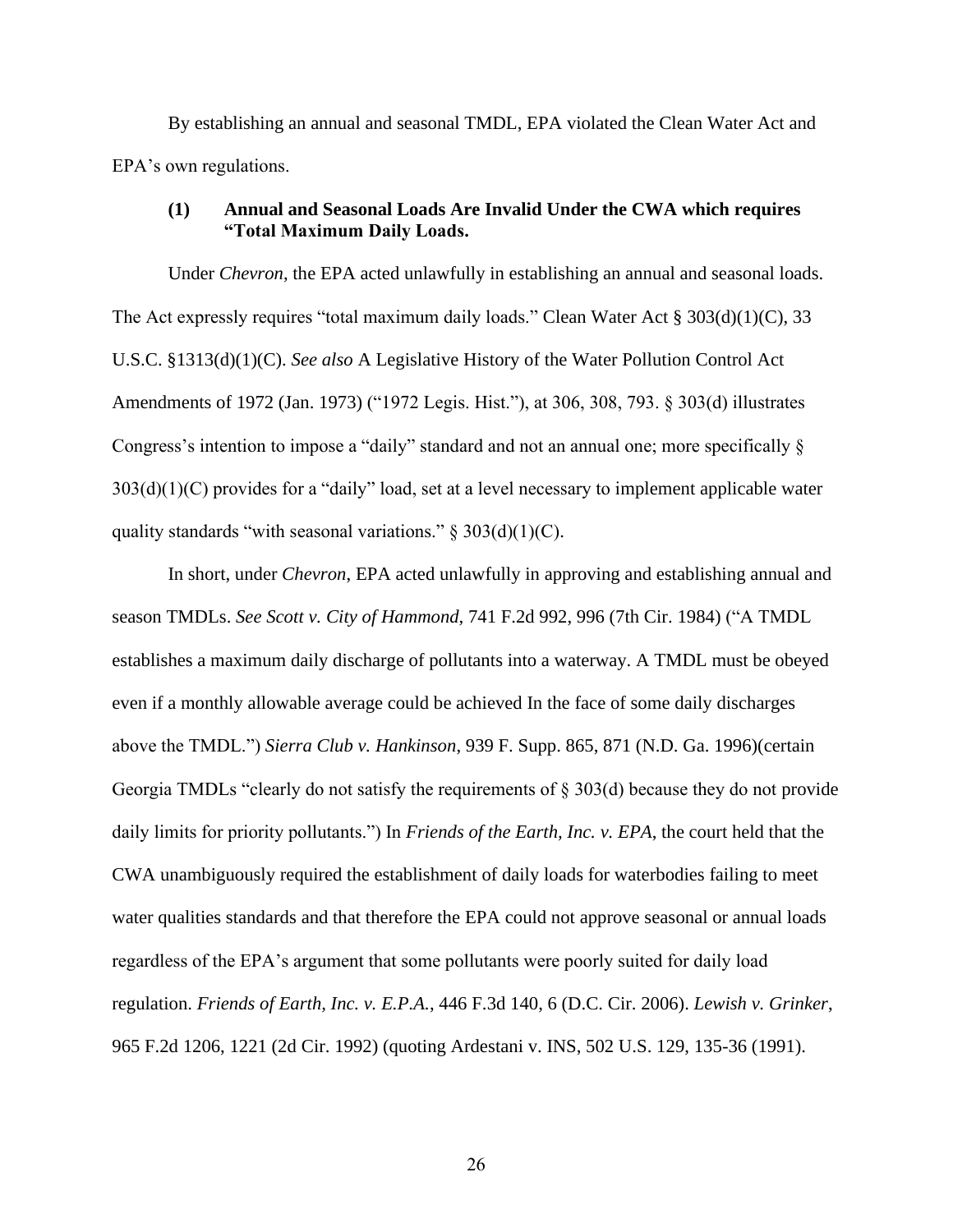Additionally, the EPA did not offer any statutory analysis for its decision to approve and establish annual and seasonal loads in violation of the terms of the Clean Water Act. However, the EPA has previously attempted to argue that the statute allows for loads expressed in annual and seasonal terms, however, EPA has been unsuccessful in such attempts. In fact, as the Second Circuit has noted, "[t]he 'strong presumption' that the plain language of the statute expresses congressional intent is rebutted only in 'rare and exceptional circumstances' where contrary legislative intent is clearly expressed."

### **(2) Annual and Season Loads Unlawfully and Arbitrarily Violate the Clean Water Act.**

Assuming arguendo that the statutory term "daily" does not independently resolve the issue, the application of annual and seasonal loads violates the Clean Water Act and EPA's own regulations. Section  $303(d)(1)(C)$  plainly states that loads "shall be established at a level necessary to implement the applicable water quality standards with seasonal variations and a margin of safety which takes into account any lack of knowledge concerning the relationship between effluent limitations and water quality." (Emphasis added.) §303(d)(1)(C). EPA regulations state that TMDLs are to be established at levels necessary to "attain and maintain the applicable narrative and numerical WQS with seasonal variations and a margin of safety which takes into account any lack of knowledge concerning the relationship between effluent limitations and water quality."  $40 \text{ C.F.R.}$  §  $130.7(c)(1)$ 

The EPA asserts that the statutory term "daily" is not controlling, it has previously conceded that a longer-than-daily averaging period can be used if "compliance with applicable WQS is assured." 50 Fed. Reg. 1776 (Jan. 11, 1985)[JA16]. Furthermore, in the EPA's updated 2000 TMDL regulation it indicates that it would retain language from the 1985 rule on the appropriate time frame for a TMDL, which as previously stated, the EPA has interpreted that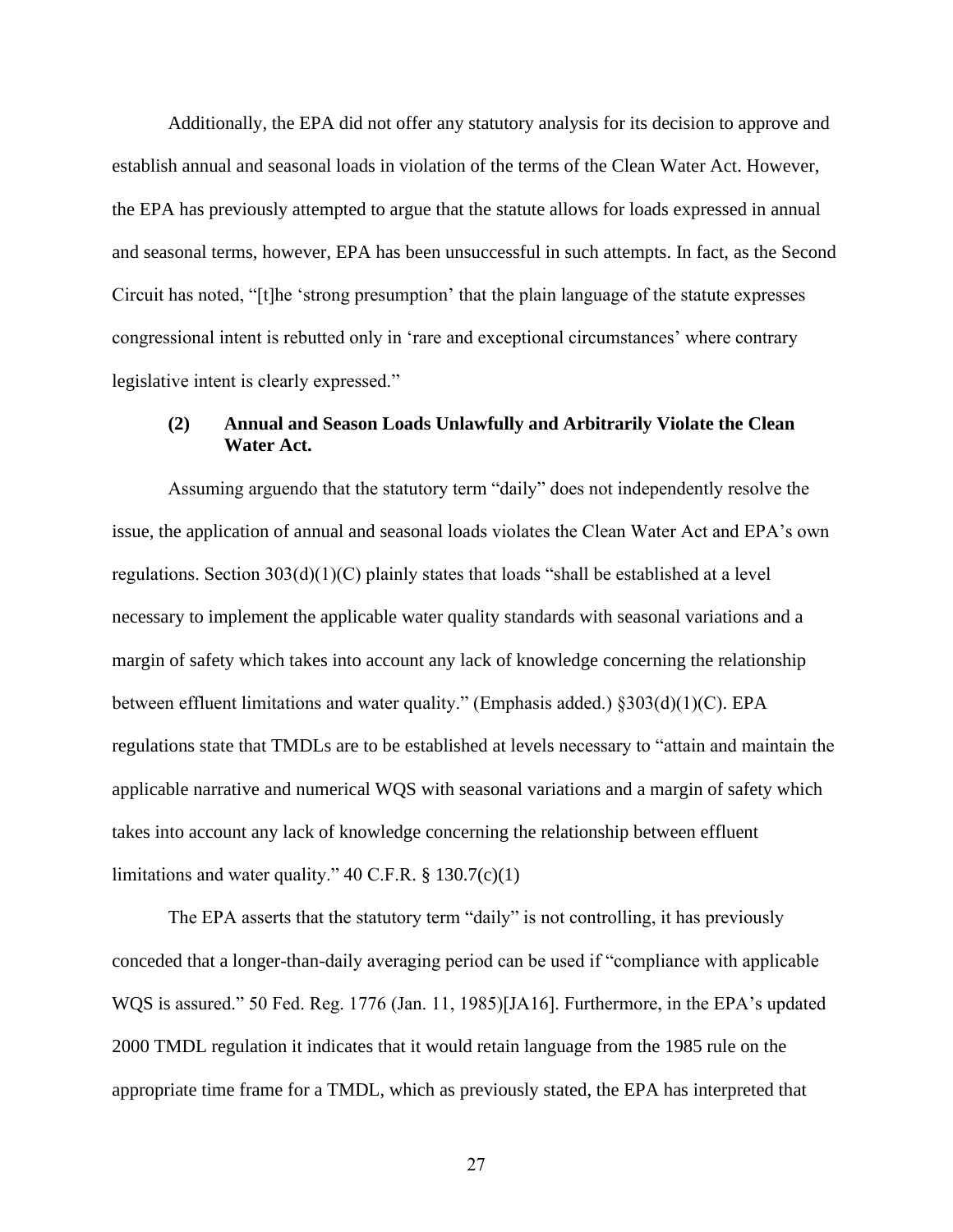language "to permit TMDLs to be expressed in terms other than daily loads as long as compliance with [WQS] is assured." 65 Fed. Reg. 43629/2-3[JA82].

The EPA, in allowing for "longer-than-daily" averaging periods in exceptional circumstances plainly indicates that the EPA recognizes "daily" loads to be the governing principle. The EPA further acknowledged that "the concern that use of other than daily loads could allow for excessive loadings over short time periods, that when averaged with periods of no loading, might satisfy the wasteload and load allocation, but would cause the water quality standard to be exceeded." Id. 43629/3. Therefore, the EPA requires that any TMDL with longerthan-daily period must be accompanied by an "explanation . . . as to the reasons why it is appropriate to express the TMDL in terms other than a daily load." Id. 43629-30[JA82]. Further, "If a TMDL for a particular pollutant contained an expression other than a daily load, and the situation indicated that expressing the TMDL as a daily load is a necessity to attain and maintain water quality standards, EPA would disapprove the TMDL as insufficient to maintain water quality standards." Id. 43630/1[JA83].

Here, the TMDL is expressed in seasonal and annual terms without the required explanation as to the "reasons it is appropriate to express the TMDL in terms other than a daily load," moreover, even if it had, the EPA has previously stated that "If a TMDL for a particular pollutant contained an expression other than a daily load, and the situation indicated that expressing the TMDL as a daily load is a necessity to attain and maintain water quality standards, EPA would disapprove the TMDL as insufficient." Id. 43630/1[JA83]. Therefore, the EPA should have disapproved of the CWIP TMDL which lacks the required explanation for a longer-than-daily term. Further the EPA should have disapproved of the CWIP TMDL because the particular pollutant, phosphorous, is more appropriately expressed in a daily load to attain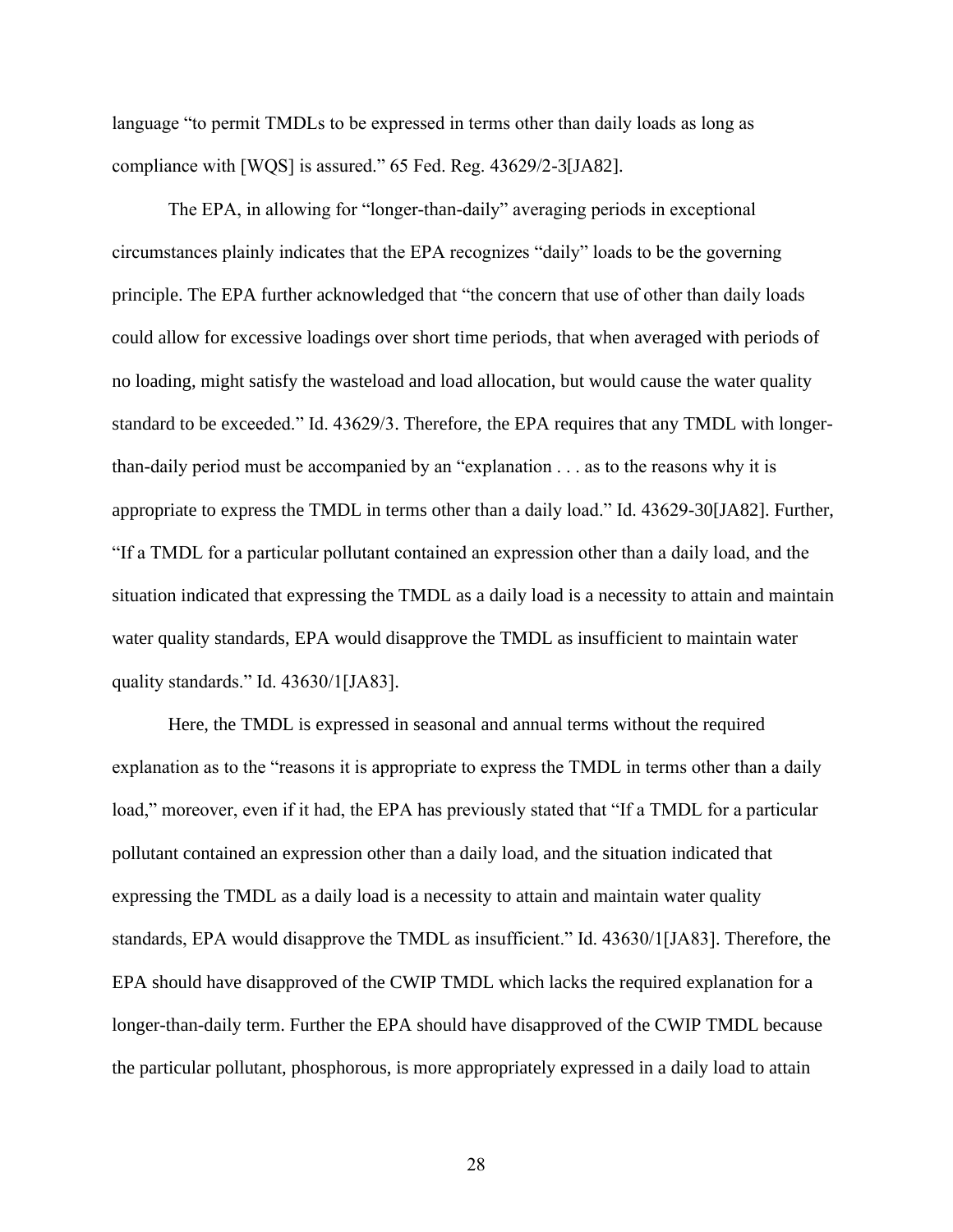and maintain the proposed water quality standards. The EPA has, in fact, previously approved a phosphorus TMDL expressed in daily limits for Lake Chelan in Washington State.1 This discrepancy calls into question the EPA's basis for arguing against daily limits in this case. Furthermore, when agency action is inconsistent, the agency is entitled to less deference. *INS V. Cardoza-Fonesca*, 480 U.S. 421, 448 n.30 (1987).

If the EPA seeks to permit the expression of TMDLs for phosphorus in waterbodies, the EPA is required to explain how the annual period of measurement for phosphorus used in the state's TMDL took seasonal variations into account. APA, U.S.C. § 706. EPA has failed to offer any such explanation and thus violates the Code.

Here, TMDLs expressed as annual and seasonal loads allows for continued violation of water quality standards and thus violates CWA § 303(d) and 33 C.F.R. § 130.7(c)(1) specifically based on the nature of the water quality standards at issue and the nature of the pollutant. For all of these reasons, the court should affirm the lower court's decision for CLW.

### <span id="page-34-0"></span>**B. EPA Has Not Adopted a TMDL at the Level Necessary to Assure Achieve of Water Quality Standards Within Five-Year Phased Plan.**

The July 1, 1977 deadline prescribed by the Clean Air Act  $\S 301(b)(1)(C)$ , 33 U.S.C.

 $\S 1311(b)(1)(C)$  is a hard deadline that may not be extended by administrative action.

# **(1) The EPA May Not Grant a Five-Year Extension for Achievement of Water Quality Standards When the Statutory Deadline Has Long Since Passed.**

A "total maximum daily load" does not mean a percentage reduction in loadings. *NRDC v. EPA,* 301 F. Supp. 3d 133 (D.D.C. 2018). Further, the clear intent of section 303(d)'s direction to calculate a "total maximum daily load . . . at a level necessary to implement the applicable water quality standards with seasonal variations and a margin of safety," does not indicate a loading standard that will not achieve the proposed water quality standard five years into the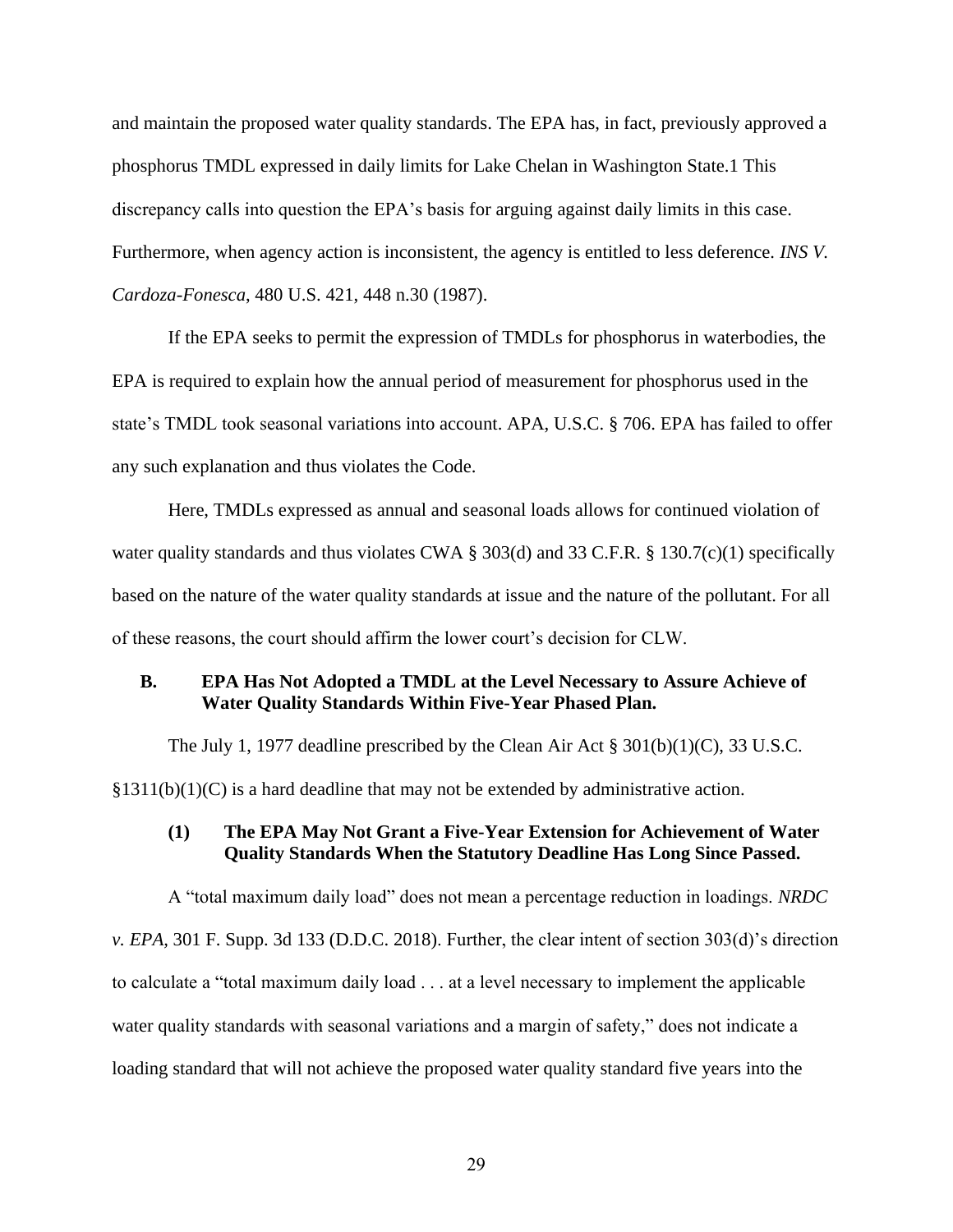future. This is reinforced by  $\S 301(b)(1)(C)$  of the Clean Water Act which states, "there shall be achieved . . . no later than July 1, 1977, any more stringent limitation, including those necessary to meet water quality standards, treatment standards, or schedules of compliance, established pursuant to any State law or regulations." Clean Air Act § 301(b)(1)(C), 33 U.S.C. §  $1311(b)(1)(C)$ . The TMDL calculation is designed to form the basis of section  $301(b)(1)(C)$ effluent limitations on point sources. In fact, the section 303(e) planning process for state implementation of TMDLs specifically references section 301(b). CWA  $\S 303(e)(3)(A)$ , 33 U.S.C. § 1313(e)(3)(A).

The July 1, 1977, deadline for achievement of effluent limitations is a hard deadline and it may not be extended by administrative action, as the EPA seeks to do here. *Bethlehem Steel Corp. v. Train*, 544 F.2d 657, 661 (3d Cir. 1976). The Third Circuit described the compliance deadline as "a rigid guidepost" to which the EPA must adhere. *Id*. The EPA may not grant a fiveyear extension for achievement of water quality standards when the statutory deadline has long since passed.

Before the July 1, 1977 deadline, the EPA provided an avenue for relief for certain industrial dischargers who, for reasons outside of their control, could not meet the imposed deadline, in the form of issuance of Enforcement Compliance Schedule Letters (ECSL). MONONGAHELA POWER COMPANY, Petitioner, v. THE ENVIRONMENTAL PROTECTION AGENCY, Respondent., 1977 WL 203064 The ECSL contained a commitment, for those who qualified, that the EPA would not seek enforcement action before the set date in the ECSL. Id. To qualify, dischargers were required to provide: (1) documented evidence that, despite all reasonable good faith efforts, it could not achieve the BPT by July 1, 1977; and (2) a critical path or other construction management analysis of the shortest reasonable schedule by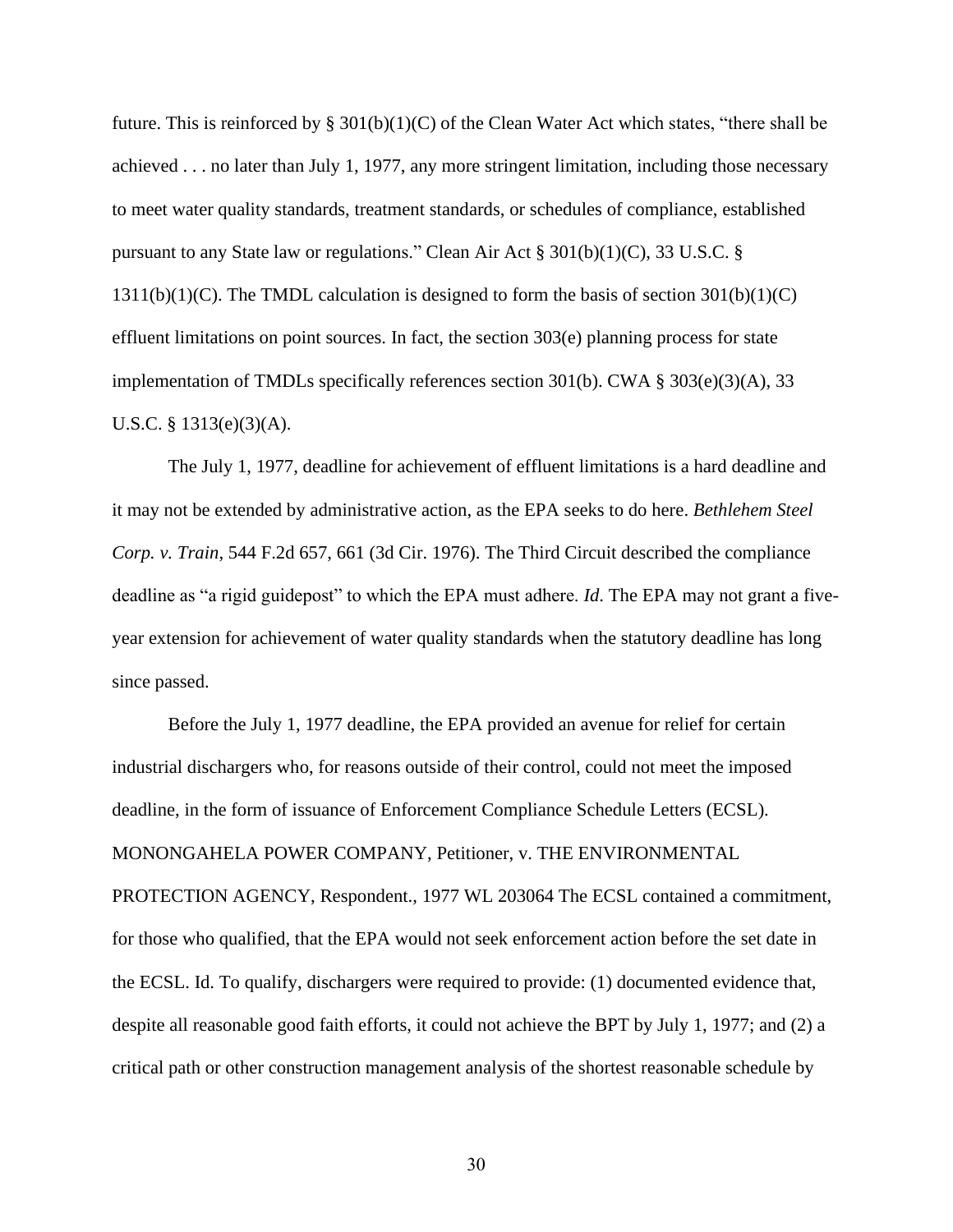which it can achieve BPT. *Id*. Additionally, the ECSLs were only meant to be issued in the event that NPDES permits were not issued in a time manner, where delays occurred in the resolution of adjudicatory proceedings, or where thermal discharge changes under § 316(a) of the FWCPA, 33 U.S.C. § 1326(a), had resulted in a delay. Id. If a dischargers failure to achieve the BPT was a result of a lack of good faith, the ECSL was not to be issued. Id.

The court in *Save Our Bars and Beaches v. City and County of Honolulu*, stated "It appears that all courts which have considered the flexibility of this rule have concluded that administrative agencies have no power to extend the deadline." *Save Our Bays and Beaches v. City and County of Honolulu*, 904 F.Supp. 1098, 19 (1994). Later courts faced with similar cases have also held that the EPA is without authority to grant an extension of the July 1, 1977 date. *State Water Control Board v. Train*, 424 F.Supp. 146 (E.D.Va.1976), aff'd, 559 F.2d 921 (4th Cir.1977); *Student Public Interest Research Group v. Fritzsche*, 579 F.Supp. 1528, 1536 (D.N.J.1984); *Nunam Kitlutsisti v. Arco Alaska, Inc.*, 592 F.Supp. 832, 842–44 (D.Alaska 1984); *U.S. v. City of Hoboken*, 675 F.Supp. 189 (D.N.J.1987). In fact, in *City of Hoboken*, the defendant received consent to extend beyond the statutory deadline and the District Court disagreed and reaffirmed that the "EPA had no authority to extend the secondary-treatment standard deadlines" and emphasized that "this statutory limit on extensions is wholly unambiguous." *Id*.: see also *Republic Steel Corp. v. Costle*, 581 F.2d 1228 (6th Cir. 1978), cert. denied, 440 U.S. 909, 99 S.Ct 1219, 59 L.ED.2d 457 (1979)(holding that the July 1, 1977 compliance deadline is unconditional).

Here, no such qualifications are shown to be present. Furthermore, no efforts have yet been made to accomplish the proposed WQS. Rather, NU took no action for the two years following development of the TMDL and now seeks for extension of a long overdue deadline.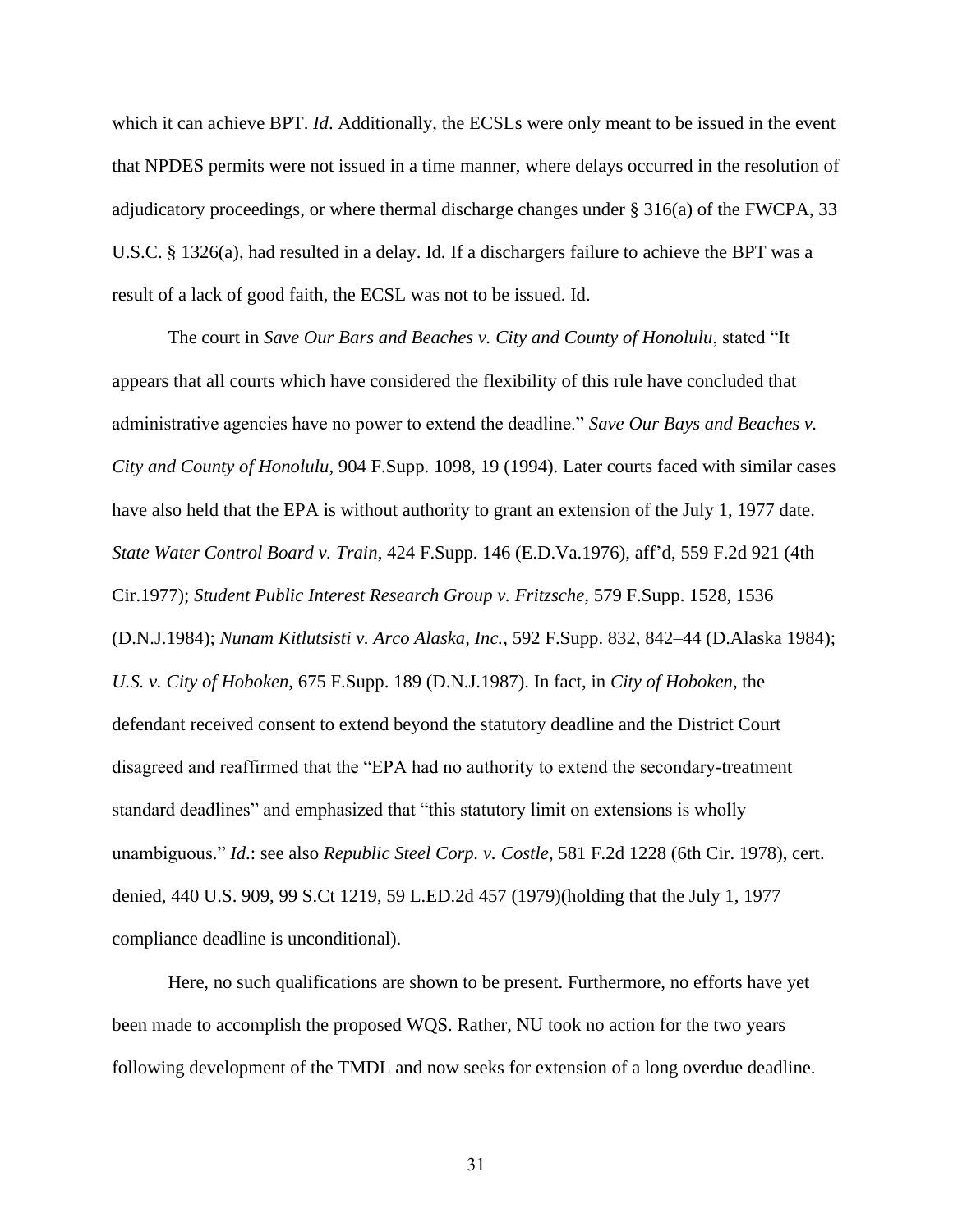Record at 10. Nor has the EPA or NU proposed an alternate course of action per prong two of the ECSL guidance.

Therefore, the court should affirm the lower court's decision for CLW.

# <span id="page-37-0"></span>**IV. BY LACKING ANY REASONABLE ASSURANCES FOR NONPOINT BMP CREDITS, EPA'S ADOPTION OF A LESSER STRINGENT PHOSPHORUS REDUCTION IN POINT SOURCES AMOUNTS TO ARBITRARY AND CAPRICIOUS DECISIONMAKING**

Agency action will be held arbitrary and capricious if the agency has not "identified and explained the reasoned basis for its decision," *Transactive Corp. v. US*, 91 F.3d 232, 236 (D.C. Cir. 1996); if it has relied on irrelevant factors, or failed to consider relevant factors, *Motor Vehicle Mfrs. Assn. v. State Farm Mut. Auto In. Co.*, 463 U.S. 29, 43 (1983), *Fox Television Stations v. FCC*, 280 F.3d 1027, 1050-51, 1052 (D.C. Cir. 2002); if it has reached a conclusion that is unsupported by substantial evidence, or runs counter to the record, *Assn. of Data Processing Service Orgs. V. Board of Governors*, 745 F.2d 677, 683-84 (D.C. Circ. 1984), *MVMA*, 463 U.S. at 43; or if it has failed to explain a connection between facts and its conclusions. *Dickson v. Secretary of Defense*, 68 F.3d 1396, 1407 (D.C. Cir. 1995).

The Clean Water Act § 303(d) unequivocally states that EPA cannot approve a TMDL unless it is "established at a level necessary to implement the applicable water quality standards." The Clean Water Act § 303(d), 33 U.S.C. § 1313(d). EPA's adopted TMDL (CWIP) intends to achieve Class AA water quality standards by relying on a 35% phosphorous reduction among point sources and a 35% reduction among nonpoint sources. Yet EPA arbitrarily chose these percentages. The point source reduction is calculated based on anticipated credits generated from nonpoint BMPs. Without a reasonable assurance that the BMPs will be implemented, EPA fails to give a reasoned basis that water quality standards will be met by the point sources' 35% reduction. Contrary to the statutory mandate, EPA's CWIP will *never* achieve water quality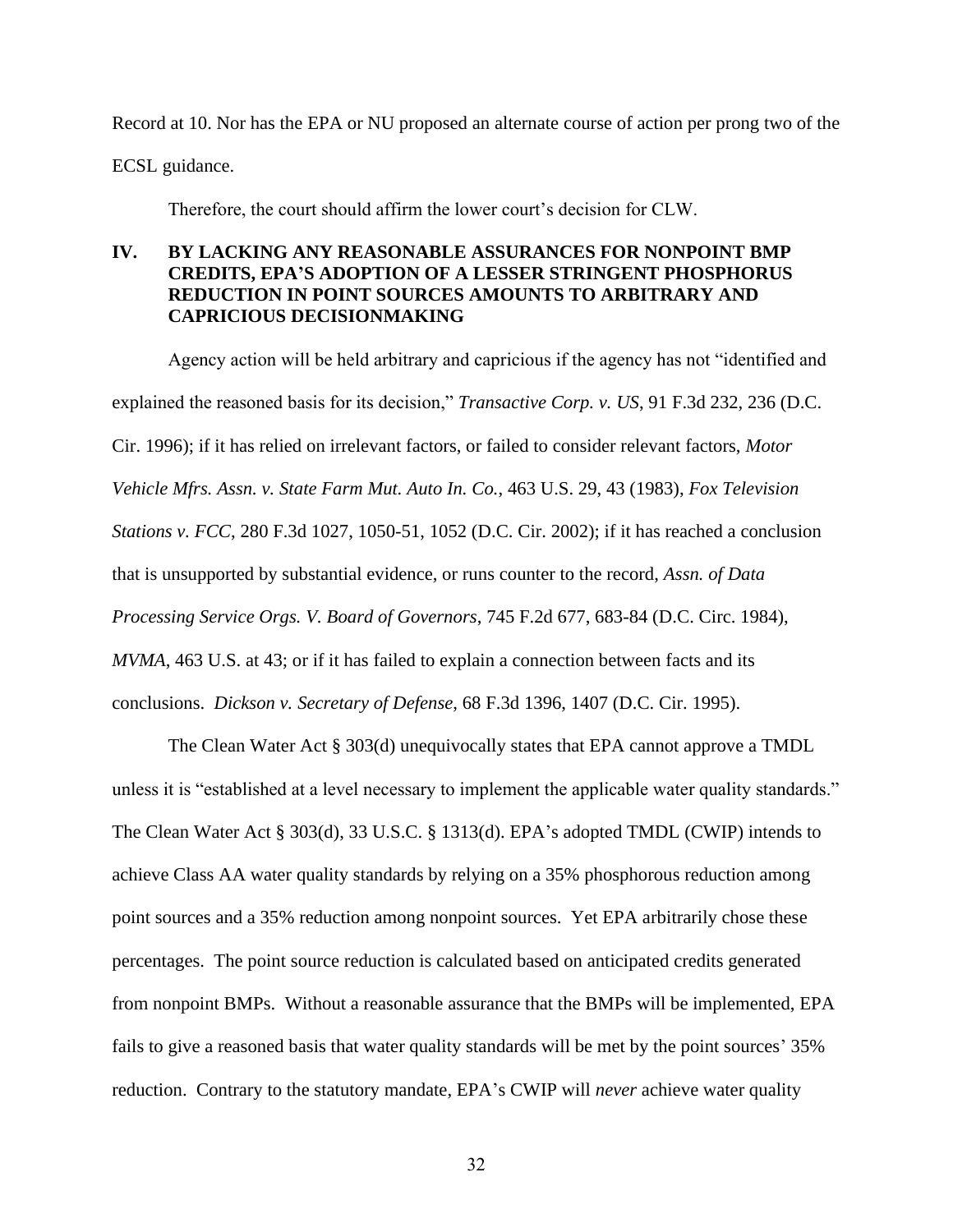standards due to this cascading failure. Indeed, in the two years since CWIP's adoption, there has been no showing that NU required nonpoint sources to implement the BMPs. In fact, major political animus existed against the BMPs which had resulted in DOFEC's TMDL that abandoned all efforts at allocating reductions among nonpoint sources and which EPA ultimately rejected.

Therefore, EPA's failure to identify and explain a reasoned basis for its adoption of CWIP, further compounded by its failure to consider relevant contextual factors and their relationship with EPA's conclusion, amounts to arbitrary and capricious decisionmaking when it accepted BMP credits without any reasonable assurance.

### <span id="page-38-0"></span>**A. EPA establishing a TMDL and constituent BMPs is promulgated through notice-and-comment rulemaking.**

The District Court's determination that a reasonable assurance standard receives no deference because EPA has not adopted it by a notice-and-comment rulemaking is erroneous. EPA's only method of promulgating TMDLs has been through notice-and-comment rulemaking. *American Farm Bureau Federation v. U.S. E.P.A.*, 792 F.3d 281, 298 (2015). *Accord American Farm Bureau Federation v. U.S. E.P.A.*, 984 F.Supp.2d 289 (2013); *Fairfield City Board of Commissioners v. Nally*, 34 NE.3d 873 (S. Ct. OH 2015). Accordingly, under the APA, EPA must provide adequate supporting information to allow the public to comment on a TMDL. *See*  Cement Kiln Recycling Coal v. EPA, 493 F.3d 207, 225 (D.C. Cir. 2007)<sup>2</sup>. Crucially, EPA

 $2$  "A notice of proposed rulemaking must provide sufficient factual detail and rationale for the rule to permit interested parties to comment meaningfully." *Honeywell Int'l, Inc. v. EPA*, 372 F.3d 441, 445 (D.C. Cir. 2004).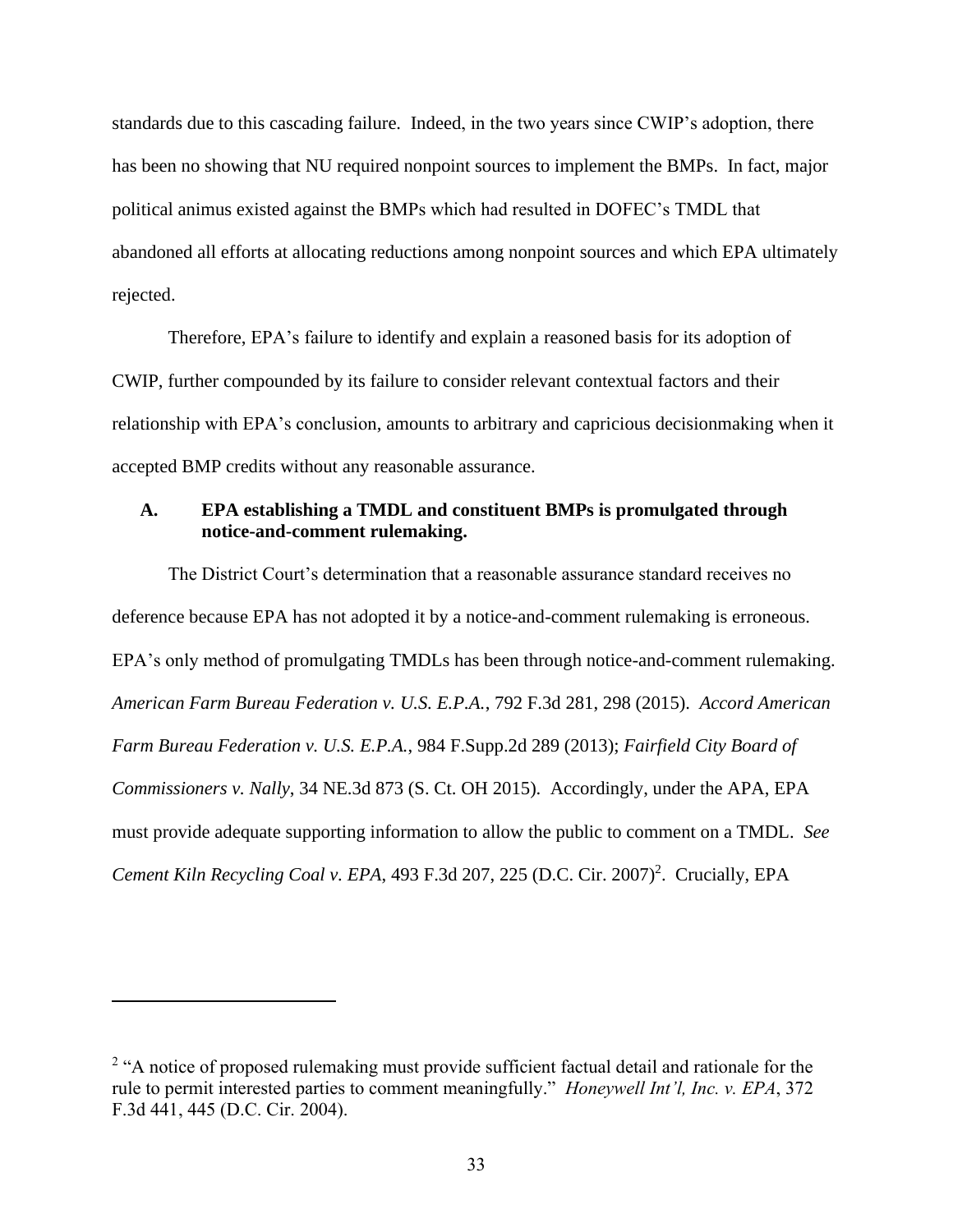"would fall afoul of this requirement if it published only a number with no supporting information." *Am. Farm. Bureau*, 792 F.3d at 298.

This is precisely what EPA has done. EPA's CWIP arbitrarily concludes an equal 35% phosphorous reduction among point and nonpoint sources will achieve Class AA water quality standards. However, the APA requires EPA to provide information about how it arrived at its conclusion. *Id*. Therefore, EPA failed to meet the APA information requirement by incorporating a BMP credit without providing a reasonable assurance standard or explanation and acted arbitrarily and capriciously.

# <span id="page-39-0"></span>**B. EPA is authorized and compelled to utilize a reasonable assurance standard by statute when establishing a TMDL.**

Without mentioning the term "reasonable assurance," EPA's TMDL regulations clearly evince this concept: "If Best Management Practices (BMPs) or other nonpoint source pollution controls make more stringent load allocations practicable, then wasteload allocations can be made less stringent. Thus, the TMDL process provides for nonpoint source control tradeoffs." 40 C.F.R. § 130.2(i) (emphasis added).

Section 301(b)(C) of the Clean Water Act and EPA's permitting regulations provide additional support for evaluating "reasonable assurance" in a TMDL. The Clean Water Act § 301(b)(1)(C), 33 U.S.C.§1311(b)(1)(C). Section 301(b)(C) of the Clean Water Act requires that point source permits contain effluent limits as stringent as necessary to meet applicable water quality standards. EPA's permitting regulations echo that requirement and, in addition, require that permits include effluent limits "consistent with the assumptions and requirements of any available [WLA] for the discharge" approved by EPA pursuant to 40 C.F.R. § 130.7. 40 C.F.R. § 122.44(d)(1)(vii)(A) & (B). For WLAs to serve as a basis for water quality-based effluent